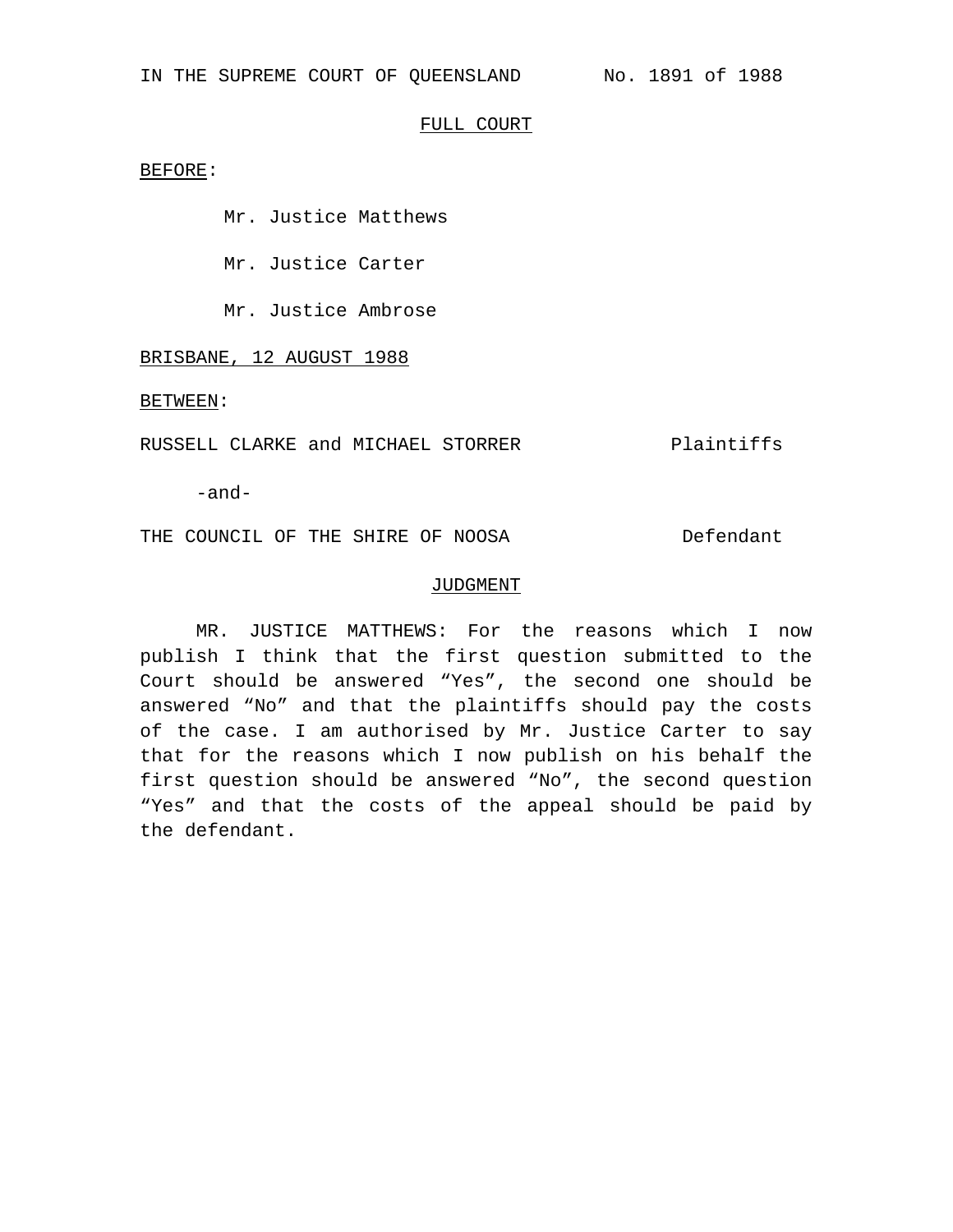MR. JUSTICE AMBROSE: I would answer the first question "Yes", the second question "No" and I would answer the third question that the costs ought to be paid by the plaintiffs and I publish my reasons.

MR. JUSTICE MATTHEWS: The order of the Court therefore will be that the questions submitted in the case stated will be answered (1) "Yes", (2) "No" and (3) "by the plaintiffs". That is the order which will be made.

 $-----$ 

### IN THE SUPREME COURT OF QUEENSLAND Writ No. 1891 of 1988

# FULL COURT

\_\_\_\_\_\_\_\_\_\_\_\_\_\_\_\_\_\_\_\_\_

BETWEEN:

**RUSSELL CLARKE** and **MICHAEL STORRER** (Plaintiffs)

AND:

**THE COUNCIL OF THE SHIRE OF NOOSA** (Defendant)

MATTHEWS J.

CARTER J.

AMBROSE J.

Reasons for Judgment delivered on the 12th August, 1988 by Matthews J., Carter J. and Ambrose J.

\_\_\_\_\_\_\_\_\_\_\_\_\_\_\_\_\_\_\_\_\_

Matthews J. and Ambrose J. concurring.

Carter J. dissenting.

\_\_\_\_\_\_\_\_\_\_\_\_\_\_\_\_\_\_\_\_\_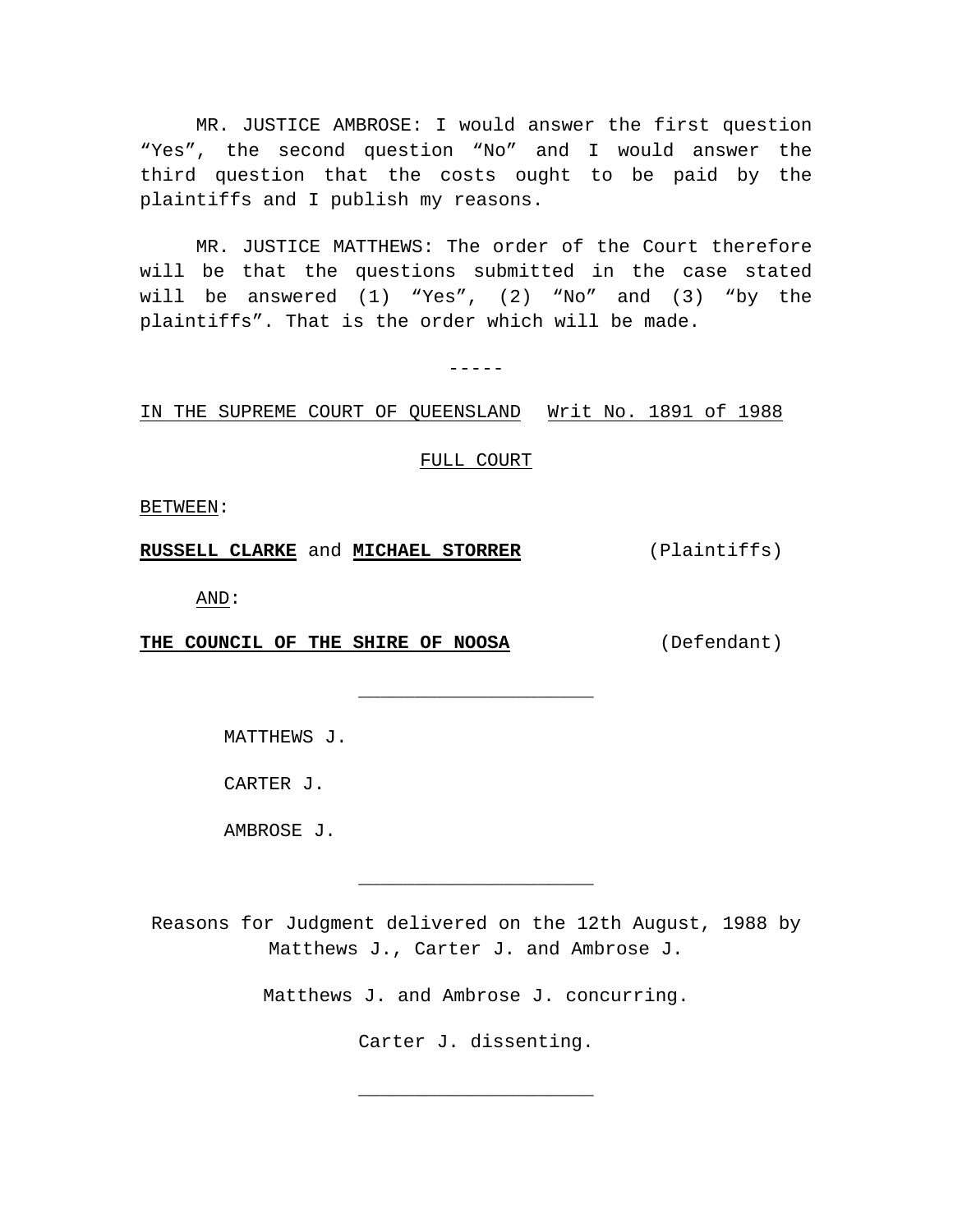"QUESTIONS SUBMITTED IN THE CASE STATED ANSWERED:

QUESTION 1. 'YES'

QUESTION 2. 'NO'

QUESTION 3. 'BY THE PLAINTIFFS'."

\_\_\_\_\_\_\_\_\_\_\_\_\_\_\_\_\_\_\_\_\_

IN THE SUPREME COURT OF QUEENSLAND No. 1891 of 1988

# FULL COURT

Before the Full Court

Mr Justice Matthews

Mr Justice Carter

Mr Justice Ambrose

BETWEEN:

# RUSSELL CLARKE and MICHAEL STORRER Plaintiffs

AND:

# THE COUNCIL OF THE SHIRE OF NOOSA Defendant

# JUDGMENT : MATTHEWS J.

Delivered the Twelfth day of August, 1988.

CATCHWORDS:

Section 33 Local Government Act 1936-1985 - Application to rezone - "Proposal" by local authority to grant application - Whether authority has right or power to reconsider "proposal"

Counsel: C.E.K. Hampson Q.C. with him J.J.D. Haydon for Plaintiffs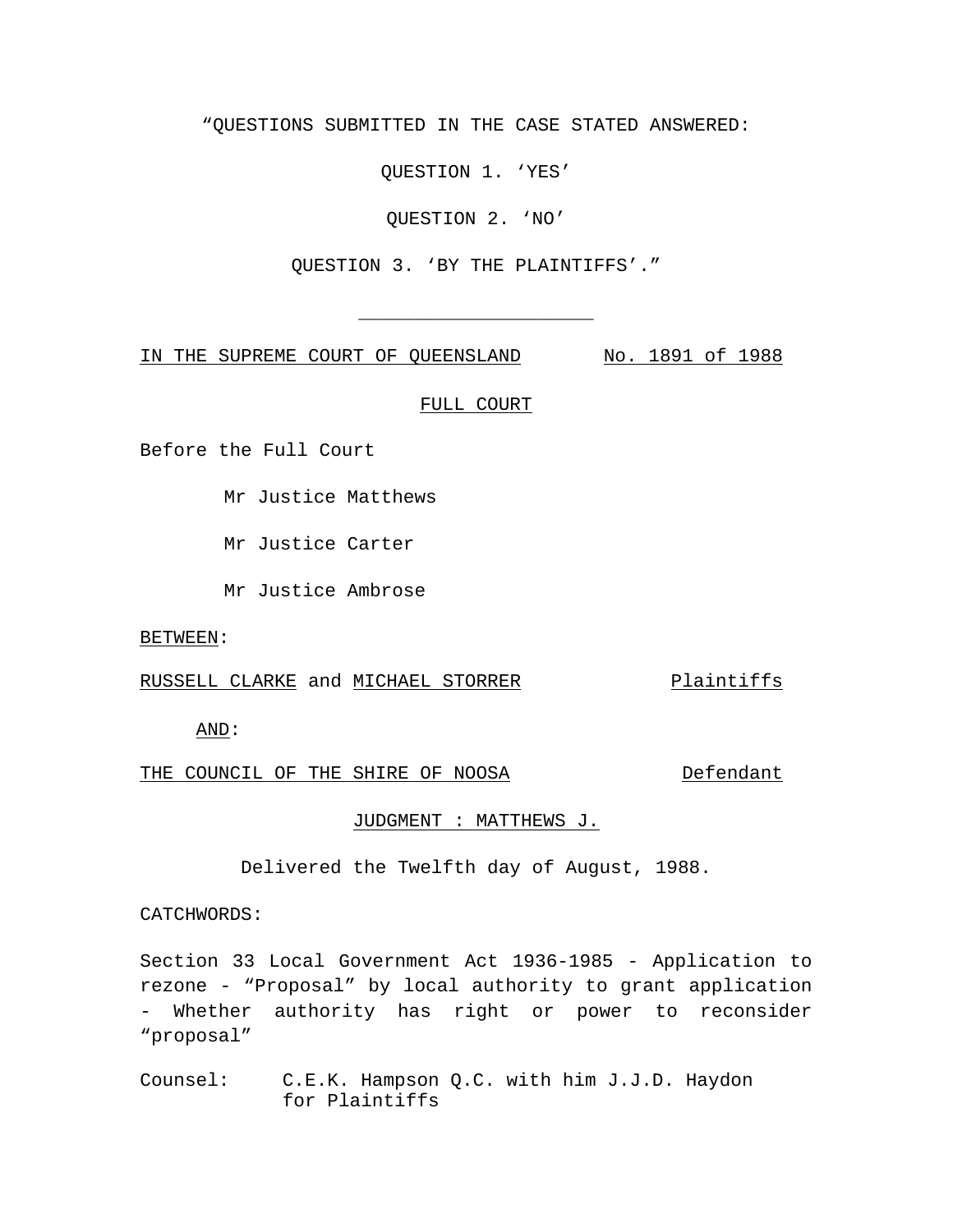N.M. Cooke Q.C. with him T. Trotter for Defendant Solicitors: Cartwright Richardson & Co. by t/a Goss, Downey Carne for Plaintiffs W. Sykes by t/a Nicol, Robinson & Kidd for Defendant Hearing date: 1st August, 1988 IN THE SUPREME COURT OF QUEENSLAND No. 1891 of 1988

# FULL COURT

#### BETWEEN:

### RUSSELL CLARKE and MICHAEL STORRER Plaintiffs

AND:

# THE COUNCIL OF THE SHIRE OF NOOSA Defendant

# JUDGMENT - MATTHEWS J.

Delivered the Twelfth day of August, 1988.

I have had the advantage of reading the reasons of Ambrose J. for the answers which he thinks should be given to the questions asked in this stated case. I agree generally with those reasons and also with the answers which His Honour thinks should be given to the questions but wish to explain shortly why I do this. However, because Ambrose J. has set out the facts of the case, I see no occasion for again doing that but go immediately to the issues which ultimately depend upon the proper construction to be given to relevant parts of the maze of legislation which appears as s. 33 of the Local Government Act 1936- 1985 ("the Act").

The general issue may be stated in the following form. If an application for rezoning is made to a local authority (s. 33(6A) of the Act) and the local authority receives objection to the rezoning which is sought, does a resolution of the local authority to the effect that it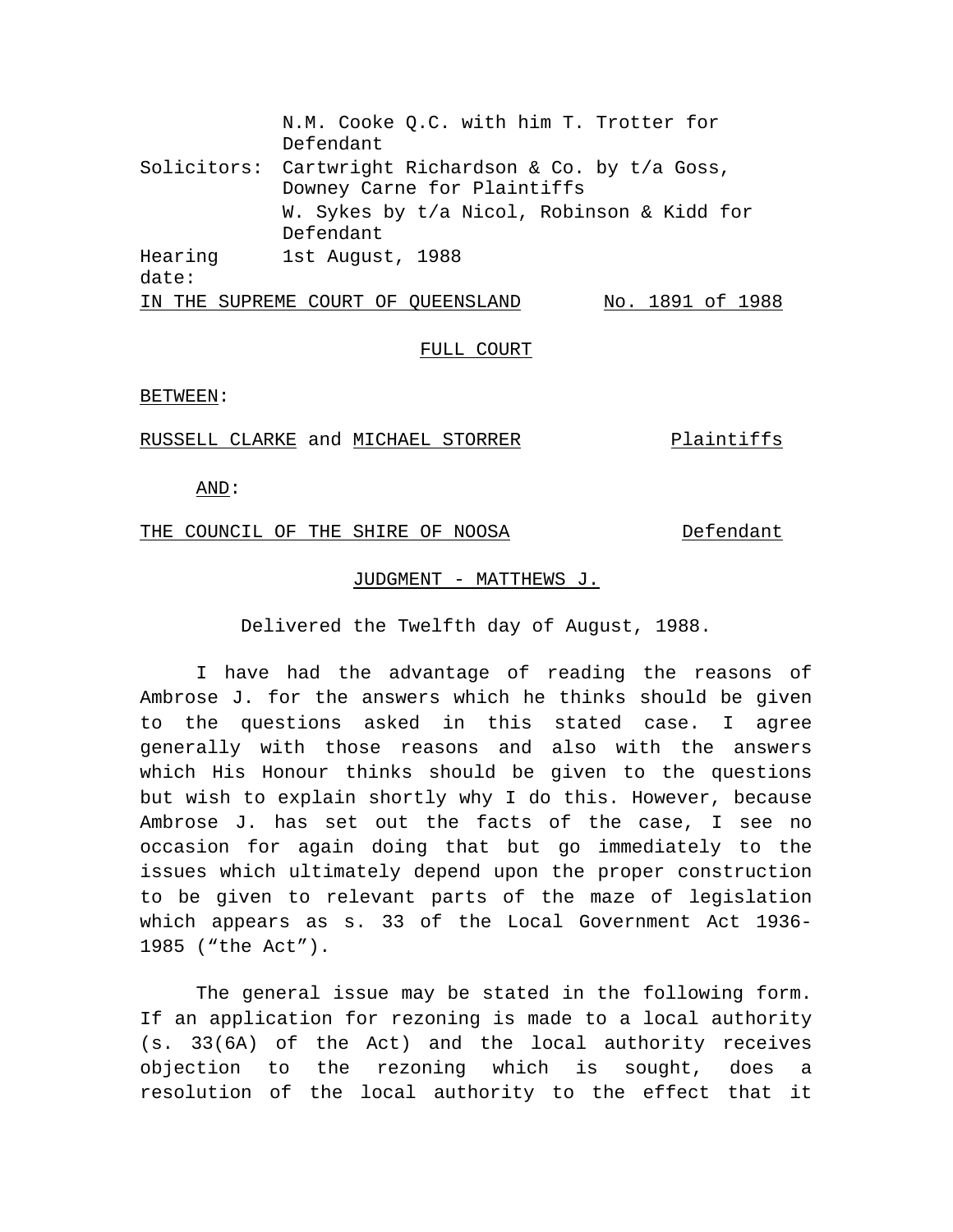proposes to grant the application, notice of which is to be given to all objectors (s. 33(18)J(i) of the Act), preclude further discretionary consideration of the local authority of the application? Parts of s. 33 itself and persuasive authority point to the correctness of the answers which Ambrose J. gives.

At the outset, I think it important to note that a local authority, having resolved on a proposal to grant the application, is not required by the Act to notify the applicant of this unless appeal is subsequently lodged by an objector and also to note that a proposal to grant an application as distinct from a decision to grant it is only appropriate as a consequence of there having been objection to the granting of it. In a case where there has been due objection, s. 33(18)(n) of the Act expressly forbids any decision on the application until the time for institution of appeal has expired or the appeal has been determined. In the face of such prohibition it is difficult to conclude that by its "proposal" the local authority has made an effective decision in respect of the application or that it has decided to grant the proposal subject to a condition. In Kern Bros. Limited v. Thuringowa Shire Council (1968) Qd. R. 526, Douglas J. considered an approval to subdivide and decided that such approval was, in the circumstances, final and binding, but the relevant legislation (s. 34 of the Act) does not contain a prohibition such as the one to which I have referred.

It is only pursuant to s. 33(18)(p) of the Act that the local authority is to notify the applicant of its decision and to state the grounds of it, after, of course, the lapse of seven days from determination of appeal or expiration of the time allowed for an objector to appeal.

Section  $33(6)A(d)$  enables the local authority, in respect of an application, to approve of it or refuse to approve it or to approve it subject to reasonable and relevant conditions but this particular subsection does not operate to allow of an approval of it unless and until the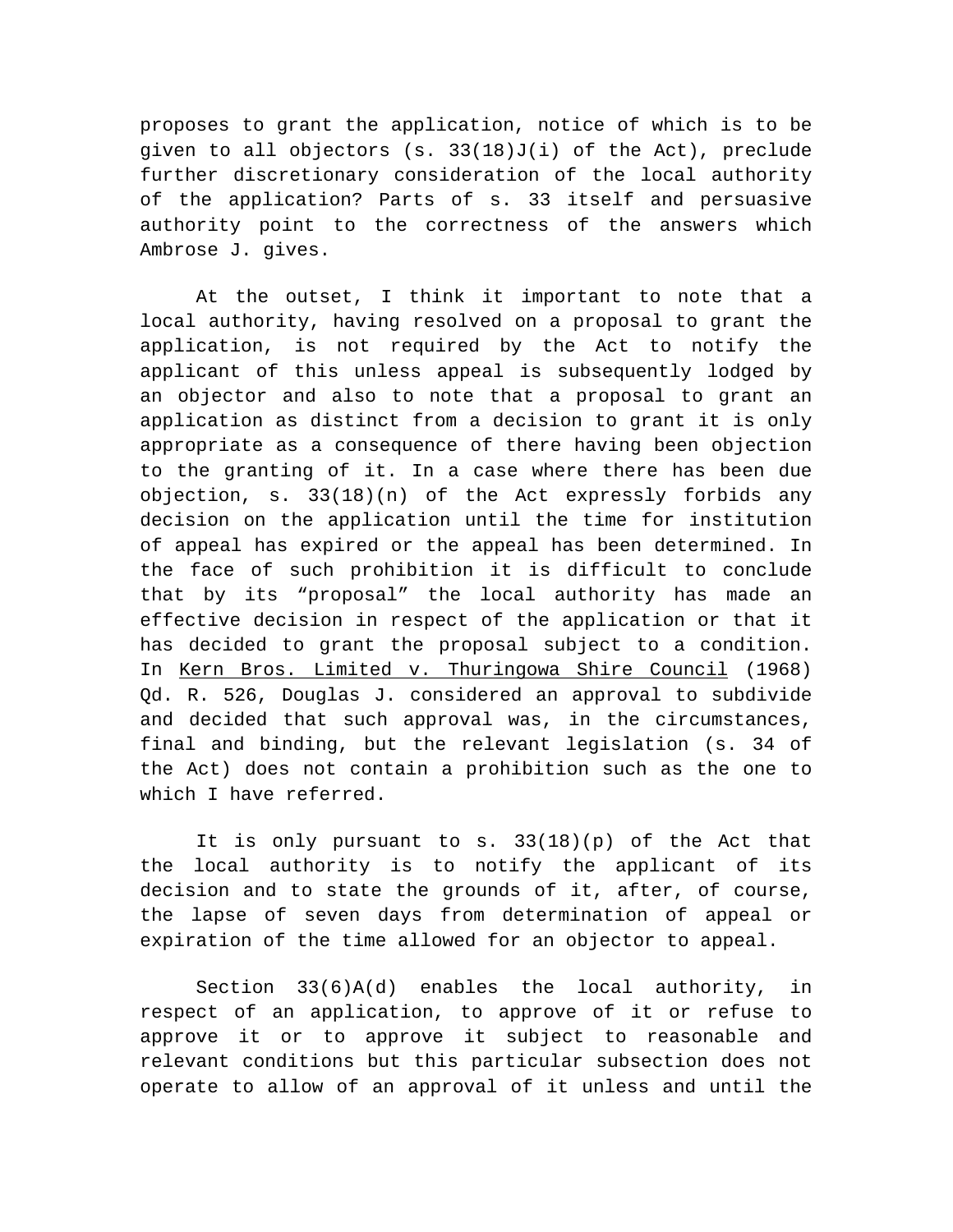steps required by s. 33(18) of the Act (if applicable) have been taken. Differing rights and obligations depend upon the attitude taken by a local authority to an application which it receives; this is made plain, for example, by referring to the differing consequences of an appeal by an applicant or an appeal by an objector, particularly by reference to the powers of either the Local Government Court or the local authority (cf. s. 33(7) and s. 33(18)(n); and see Zieta (No. 59) Pty. Ltd. v. The Gold Coast City Council (1987) 2 Qd. R. 116 per Connolly J. at p. 119.

Finally, it seems apparent that the remarks of Stephen J. in Scurr v. Brisbane City Council (1973) 133 C.L.R. 245 at pp. 256-257, when His Honour, in considering a comparable section of the City of Brisbane Town Planning Act 1964-1971, said, "The Council, once objections are received, cannot pending the expiration of time for institution of an objector's appeal, proceed any further than the proposed stage", support what I have been saying and the reasons given by Ambrose J. In that case appeal had been lodged but the "proposed stage" must also remain such until the time allowed for appeal has expired.

# IN THE SUPREME COURT OF QUEENSLAND No. 1891 of 1988

### FULL COURT

BETWEEN:

RUSSELL CLARKE and MICHAEL STORRER Plaintiffs

AND:

THE COUNCIL OF THE SHIRE OF NOOSA Defendant

### JUDGMENT - CARTER J.

Delivered the 12th day of August 1988.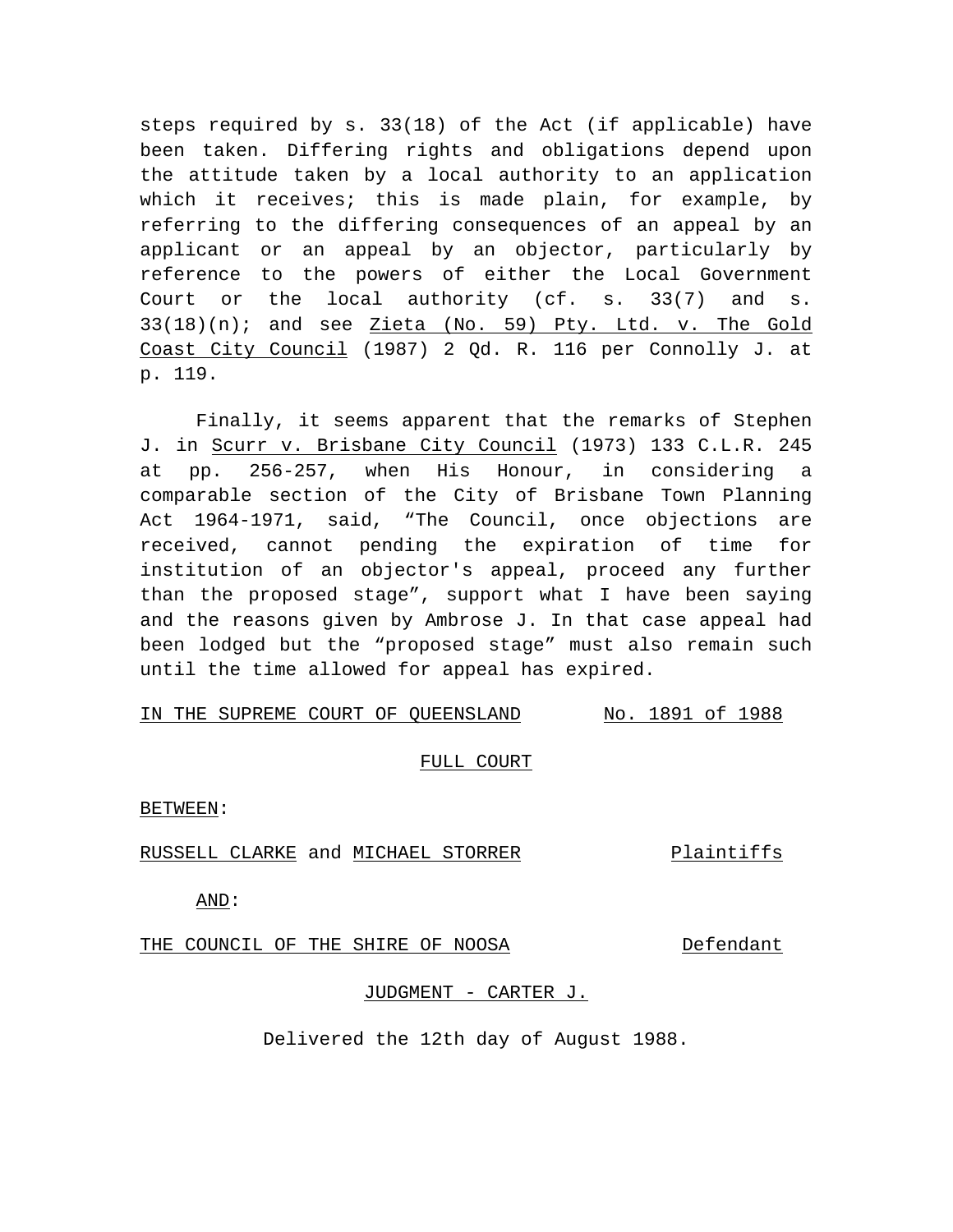The facts of the special case are set out fully in the judgment of Ambrose J. which I have had the advantage of reading. I need only summarise them.

The plaintiffs applied to rezone their land which was within the area under the control of the defendant local authority. The local authority advertised notice of their applications, as required by the Local Government Act, and objections to the applications were lodged. The defendant at its meeting on 1st March, 1988 thereupon resolved that it proposed to approve the plaintiffs' applications subject to conditions. None of the objectors, after having been given notice of the decision of the defendant, exercised their right of appeal to the Local Government Court. At a later meeting of the defendant one member thereof gave notice of his intention to move that the earlier resolution of the Council be rescinded and that the applications be refused.

The questions for the Court are:—

- (a) Can the defendant lawfully rescind the resolution carried at its ordinary meeting on 1st March, 1988?
- (b) Can the defendant be compelled by law to approve of the said rezoning applications?
- (c) By whom should the costs of this special case be paid? Section 33 of the Local Government Act codifies the statutory law relating to town planning for local authorities in the State of Queensland, with the exception of the Brisbane City Council. This action relates to applications made by the plaintiffs to the defendant local authority to exclude land from one zone and to include it in another. This land is subject to the provisions of the town planning scheme for the Shire of Noosa. Its rezoning therefore involves an amendment to the town plan.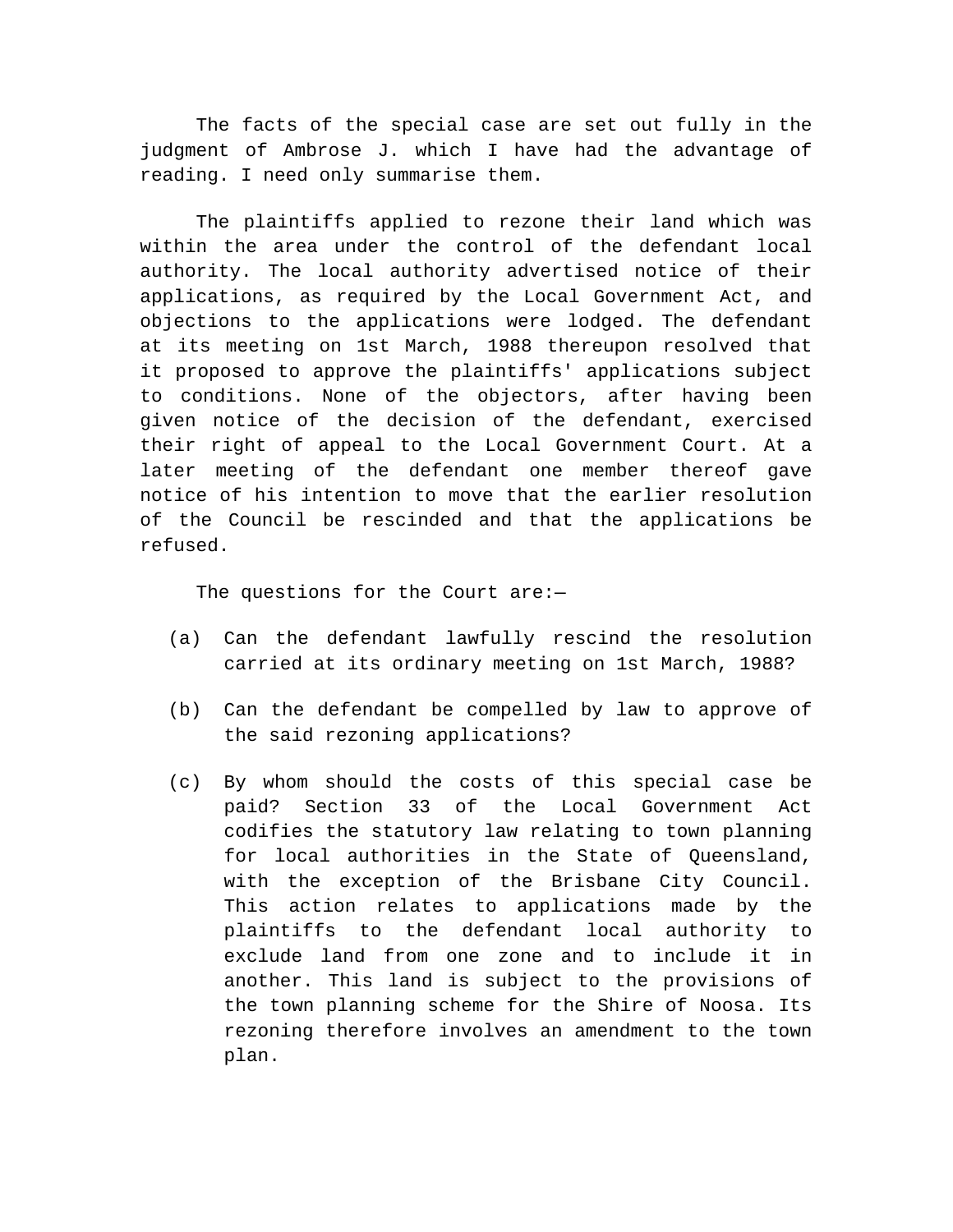This rezoning process is initiated by an application to the local authority (subs. 6A(a)). The application once received must be referred by the Shire Clerk to the local authority (subs.  $6A(c)$ ). Before "deciding" the application the local authority is required to give public notice of the application (subs. 18(a)(iv)) by posting a notice on the land, by serving notice of it on adjoining owners (subs. 18(a)(v)) and by advertising the notice in a newspaper (subs. 18(a)(vi)). Sub-section 18 contains extensive requirements for the notices and the advertisement, which are plainly intended to inform members of the public precisely as to what the applicants propose for their land. In the case of an application for rezoning the notice on the land must remain there for 30 days (subs.  $18(b)(1)$ ; the advertisement in the newspaper shall be published at the same time as or within seven days of posting the notice on the land. The notice to be served on adjoining owners is subject to a similar time constraint. Furthermore, the local authority is required to keep open for inspection at its office not only the application but also all of the accompanying documents. This elaborate scheme is obviously designed to ensure that members of the public are fully informed concerning the proposal and invites objections to the application by a certain date. For the purpose of "deciding an application" the local authority is then required to forthwith consider every objection thereto subs. 18(i)). Therefore, s. 33 imposes upon the local authority not only the statutory obligation to decide the application but also to consider every objection to it, before deciding. It can be inferred from the facts of the special case that the defendant performed its statutory duty.

Thereupon in deciding the application the local authority is empowered to approve it or to refuse it or to approve it subject to conditions (subs.  $18(d)$ ). In my view that is precisely what the defendant local authority did on 1st March, 1988. Having duly considered the application and the objections to it, the defendant council as the planning authority for the area, resolved upon its attitude to the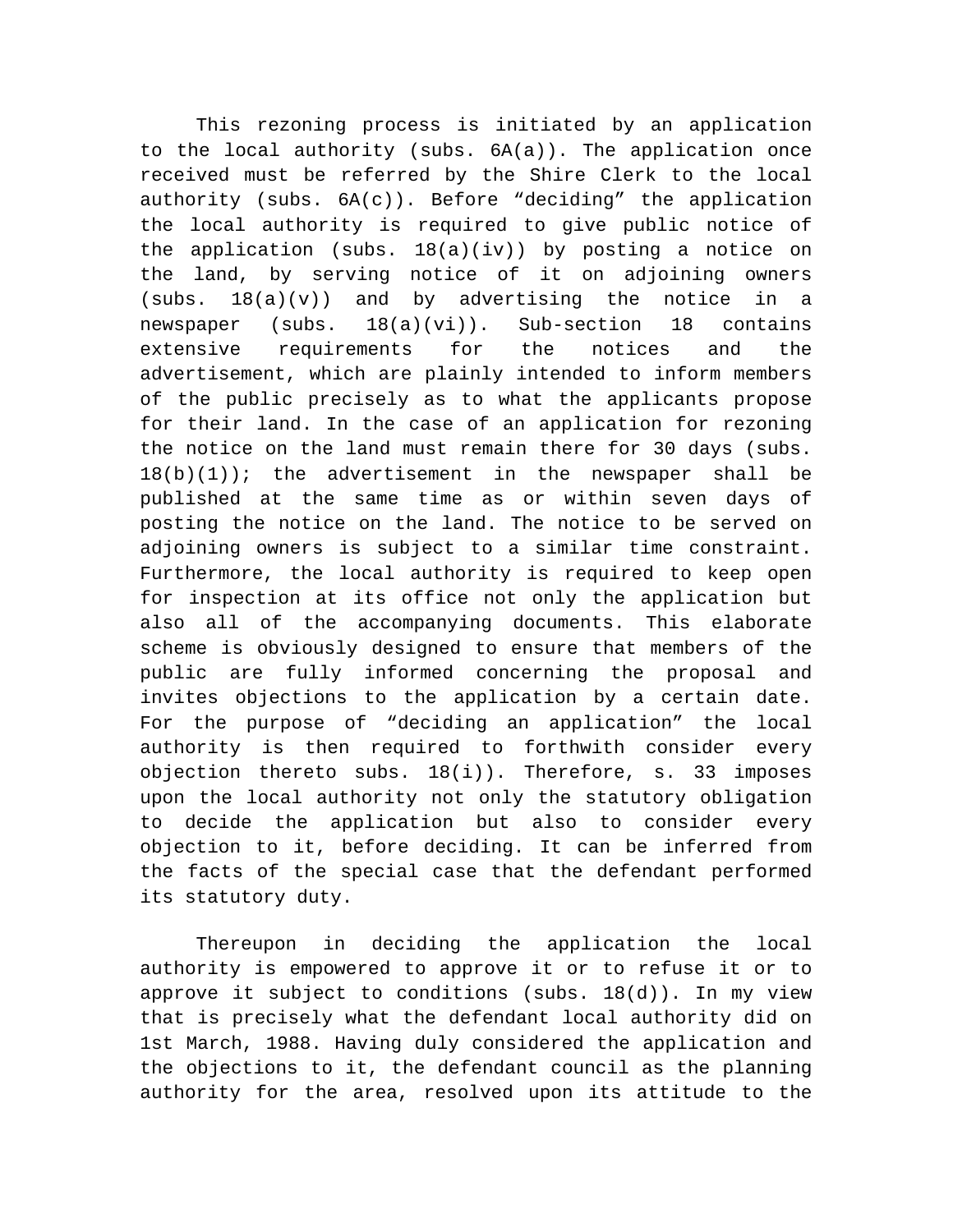application and the objections. It decided to "approve" the applications of the plaintiffs subject to conditions which it thought to be reasonable and relevant conditions. One has only to read the full text of the resolution of the defendant dated 1st March, 1988 to conclude that proper consideration had obviously been given to all of the detailed town planning requirements and considerations (subs. 6A(e)), which were seen to be relevant in corning to its decision. Furthermore it resolved upon the reasons to support its decision as appears from the notification of its decision given by the defendant to the applicants dated 2nd March, 1988. This notification is set out in para. 10 of the special case. The notification was a statutory requirement and was apparently given in order to comply with subs. 18(p). This notification is an important fact in the special case because of the defendant's argument which seeks to emphasise the statutory difference between a "proposal" to approve and a "decision" to approve. The notification set out in para. 10 of the special case cannot be understood as being anything other than the notification of "the ground of the decision" required to be given by the defendant by subs. 18(p).

It is apparent from the terms of the resolution of 1st March, 1988 that it contains the expression "proposes to approve". The form of the resolution is readily explained however by reference to the terms of subs. 18(j) I have already pointed out that for "the purpose of deciding an application" the local authority must "consider every objection thereto" (subs. 18(i)) and it did that. Having done so, subs. 18(j) goes on to address what must next occur. The subsection says "... where the Local Authority proposes to grant an application the clerk is required to give notice to the unsuccessful objectors whose objections failed to find favour with the local authority. There is, in my view, no difference in substance between the local authority "deciding the application" in terms of subs. 18(i) and notifying others that it "proposes to grant" the application in terms of subs. 18(j). The change in form or in terminology, which is reflected in the terms of the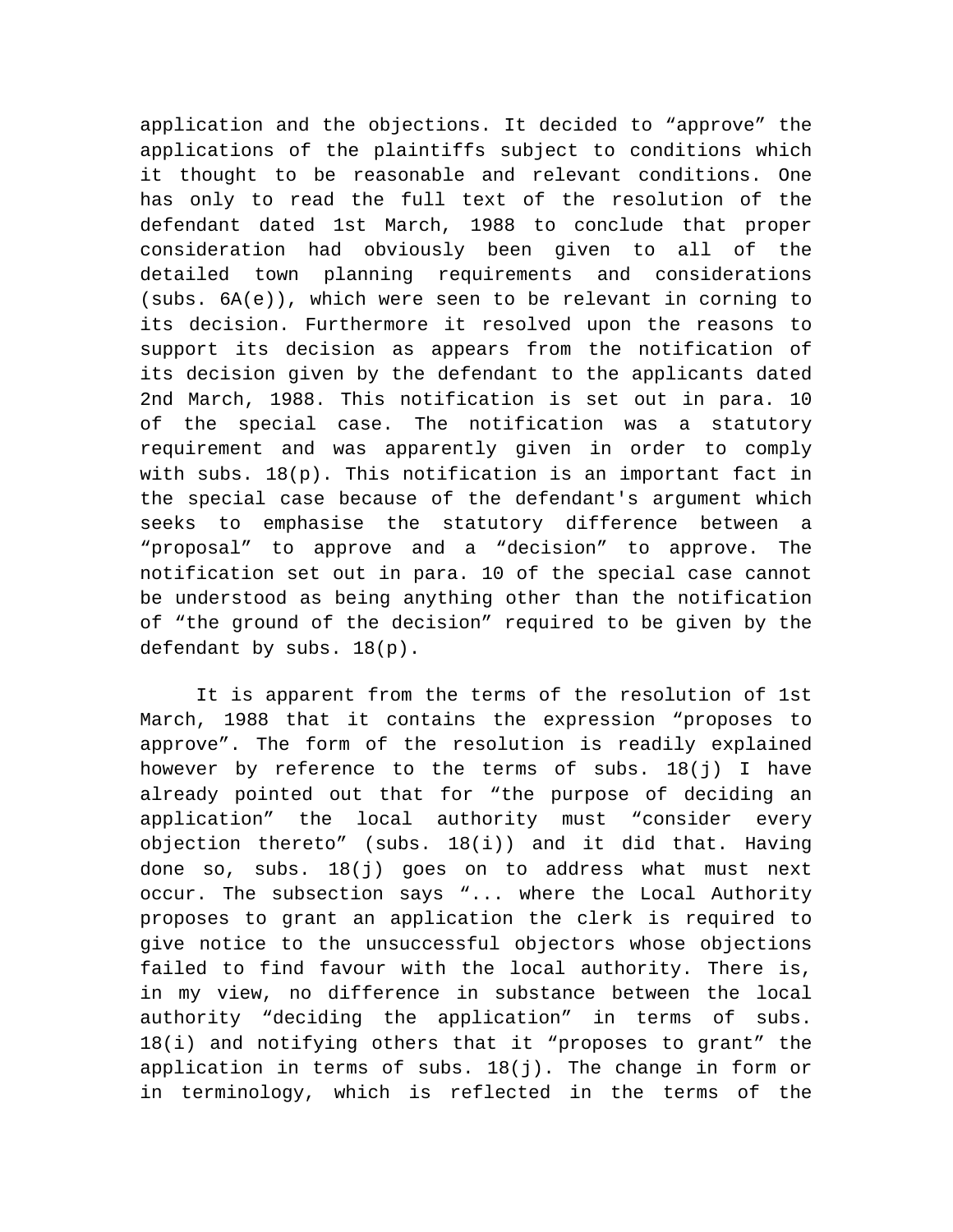resolution, is required only because the statute envisages that an unsuccessful objector may wish to exercise his statutory right of appeal to the Local Government Court. Were such an appeal lodged, what is it, against which the objector appeals? He appeals against "the proposal of the Local Authority to grant the application" (subs.  $18(k)$ ). He appeals against the considered decision of the local authority that the applicant's application be approved, in this case subject to conditions, and that his objections are without substance or are not of such weight as to lead the local authority to decide to refuse the application. In my view the change in terminology in the Statute appears only because of the possibility of an objector's appeal, but in my view it is not the legislative intention to thereby dilute the quality or the very essence of its decision which has been made. The local authority has made its decision and for the purpose of complying with the requirement to notify the unsuccessful objectors, the Statute uses the expression "proposes to grant". It is a convenient use of language but in essence the notification advises the objector that the local authority is "in favour of" the application. The mind of the local authority in relation to the application has been decided. It thereupon leaves the matter in the hands of the objector to appeal if he so wishes. Therefore it is in my view to pursue a somewhat semantic argument to assert that a resolution that a local authority approves an application has a different legal consequence if the resolution asserts that the local authority proposes to approve an application. A consideration of the entire statutory scheme leads me to the view that whatever the form of the resolution the Council has in fact "decided" the fate of the application having regard both to the intrinsic merits of the application itself and the substance of the objections. I derive some small comfort for this view from the fact that that is exactly what the defendant thought it had done, that is, that it had "decided" the application, that it had made "its decision" and that it then on the next day notified its decision and "the grounds of the decision" as required by subs. 18(p).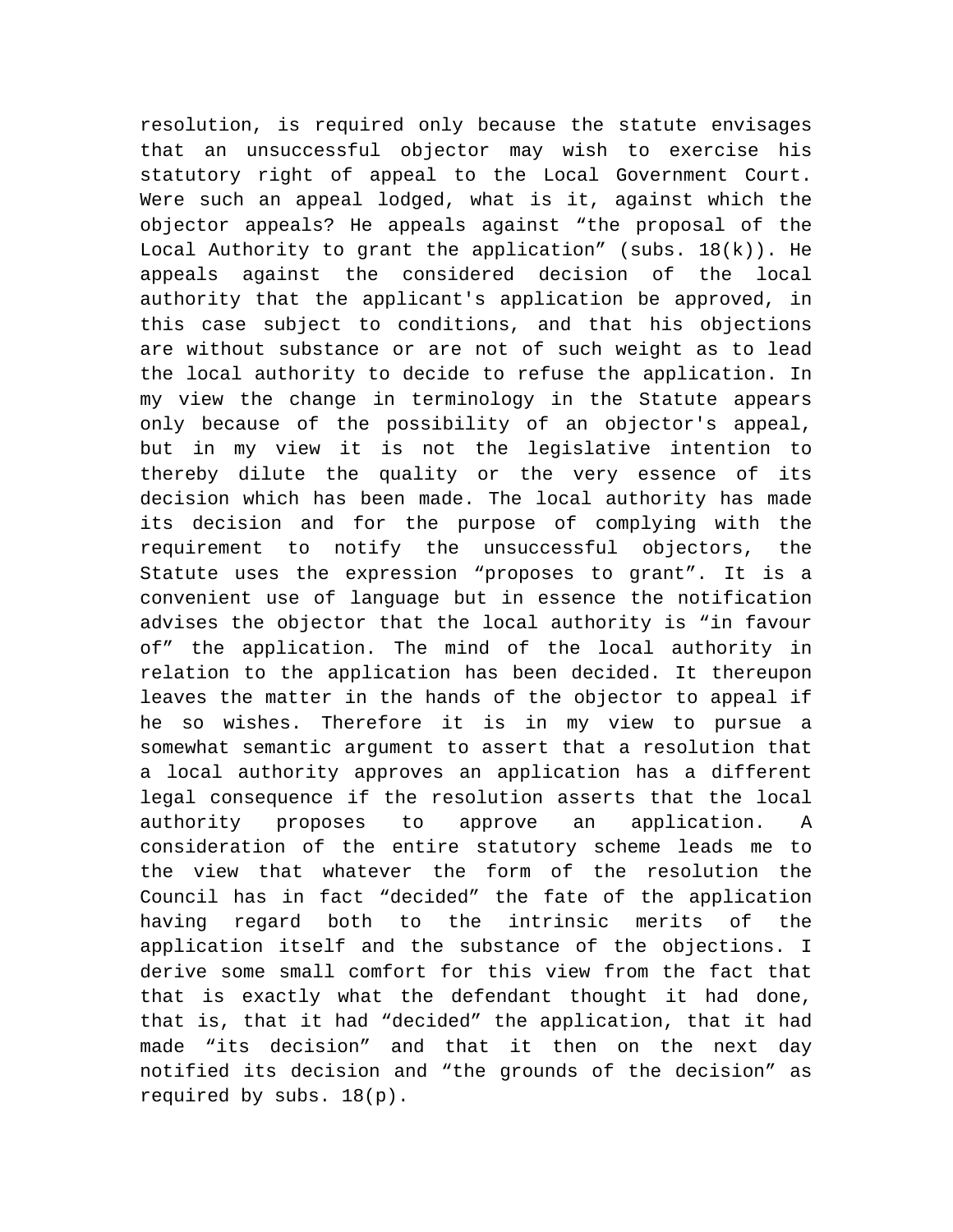Sub-section 18(p) provides that the local authority shall make its decision and notify the applicant thereof within seven days after the time for an objector's appeal has expired. Sub-section 18(n) provides that where objections are lodged the application shall not be decided until the time for instituting an appeal has expired. These sub-sections read in the context of the other provisions referred to above mean only that the final decision is made after the time for an objector's appeal has expired. The decision in this case made on 1st March, 1988 and notified on 2nd March, 1988 was the decision of the defendant to approve the application subject to conditions. The finality of that decision depended only upon the contingency that an objector might appeal and have the decision of the defendant upset by the Local Government Court. If that event happened the decision of Court would bind the local authority subs. 18(o). However in the event that no appeals were lodged the clear intent, in my view, of the statutory scheme was that the earlier published decision of the local authority was to become final by the formal decision of the local authority.

In summary therefore the plaintiffs' applications had been received; they were then advertised; objections were received; the local authority considered the applications and the objections; it decided to approve the applications subject to conditions; it notified the applicants of its decision and the reasons for the decision as the Statute required it to do. All that remained to be seen was whether an objector might appeal; no objector appealed. The local authority was therefore required to formally confirm its decision that the application be allowed subject to the conditions which it had previously resolved upon and of which it had advised the applicants. In those circumstances there was in my view no power in the local authority to rescind its decision in the terms notified by it to the person who had applied for its approval.

The submissions to this Court on behalf of the defendant are in substance inconsistent with the mind of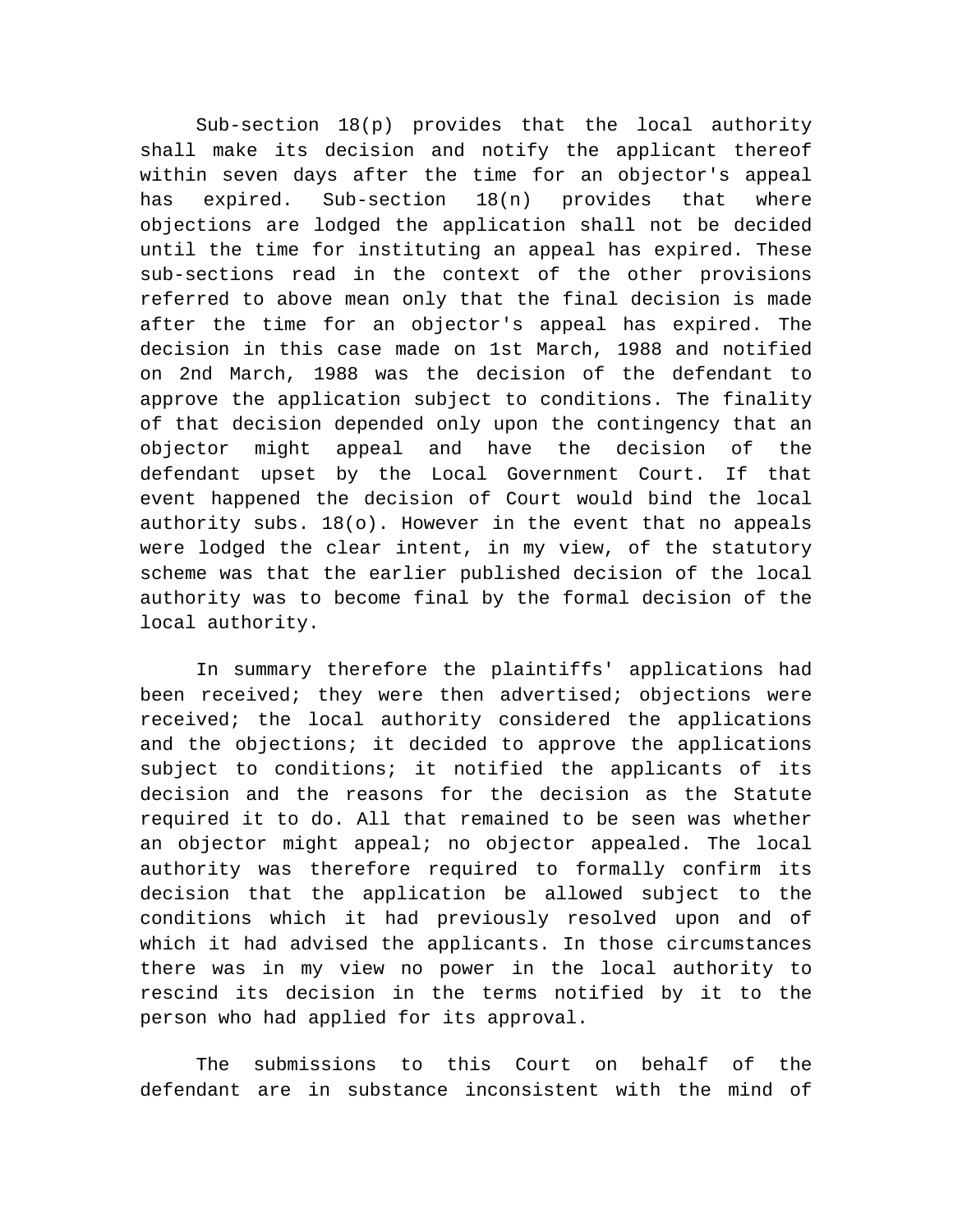the defendant as reflected in its resolution of 1st March, 1988. That result is said to be justifiable because of the language of subs. 18 and in particular, because a resolution that it "proposes to approve" an application is a decision of the local authority different in substance from one in which the local authority decides to approve an application. In my view the statement that it "proposes to approve" an application in the context of the Act means that it has "decided" to approve the application and in the event that the Local Government Court does not arrive at a different result via an objector's appeal, the decision notified to the applicant is its decision on the application. That decision is confirmed by the effluxion of the time which is allowed to permit an objector to appeal should he wish to do so.

The general power in a local authority to revoke a resolution as provided for in subs. 14(7) has, in my view, to be read with the statutory scheme which relates to town planning and which is detailed in the extensive provisions of s. 33 of the Act.

There is ample authority for the proposition that if a local authority arrives at its decision in relation to a town planning application and notifies the applicant of its decision, it cannot later resile from that decision. Ex parte Forsberg (1927) 27 S.R.N.S.W. 200 is an example. In the context of the present statutory scheme relating to applications for rezoning under the Local Government Act, the power to alter the decision of the local authority, in the circumstances of this case, is vested only in the Local Government Court, in the event of an objector's appeal. This contingency did not eventuate. I do not regard the well known dicta of Stephen J. in Scurr v. Brisbane City Council (1973) 133 C.L.R. 242 at 256-7 as decisive, in this case. The nature of the application, the legislative scheme and the facts of that case though analogous to the facts in the special case are materially different.

I would therefore answer the questions as follows:—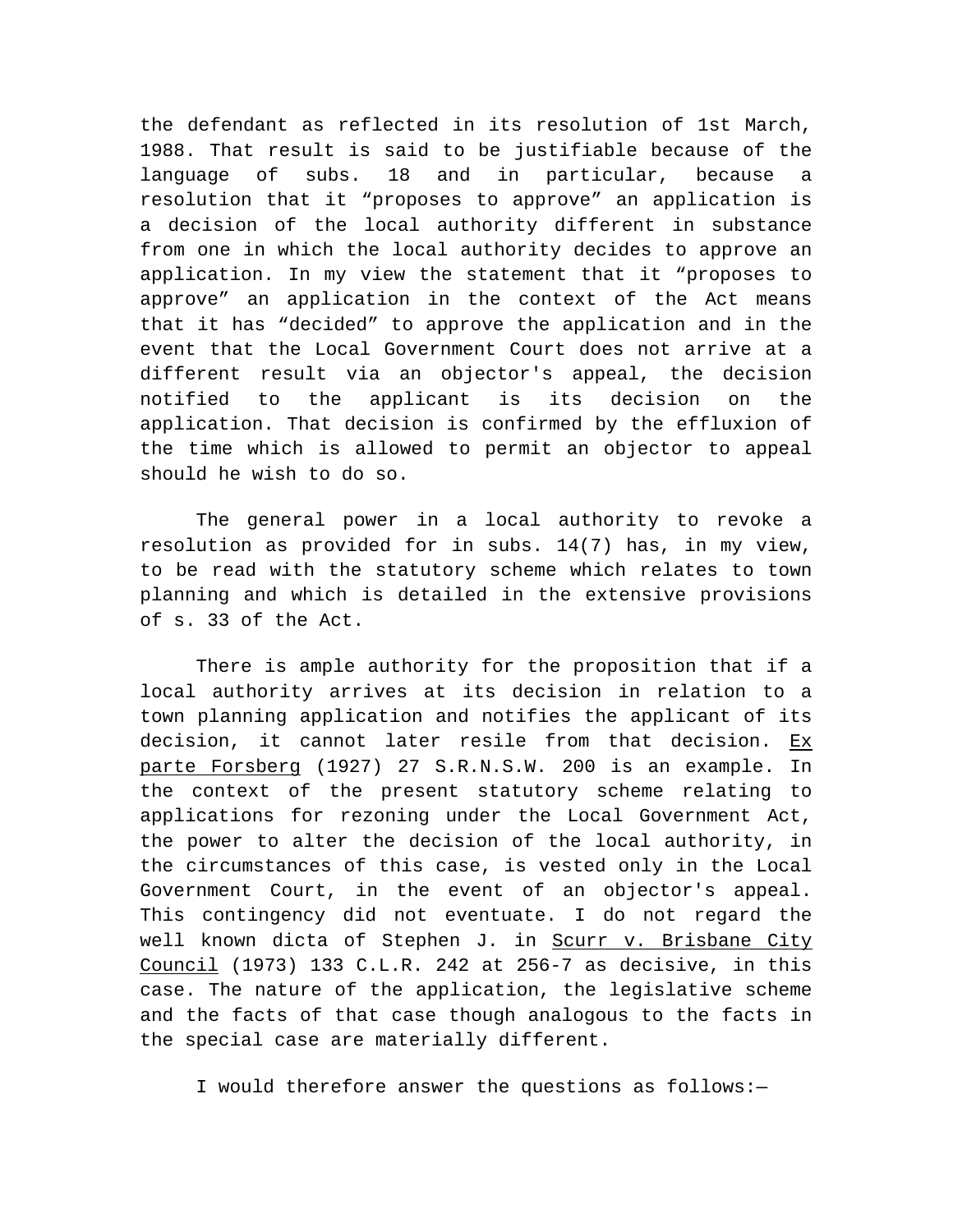- (a) No.
- (b) Yes.
- (c) By the defendant.

IN THE SUPREME COURT OF QUEENSLAND No. 1891 of 1988

#### FULL COURT

Before the Full Court

Mr Justice Matthews

Mr Justice Carter

Mr Justice Ambrose

#### BETWEEN:

RUSSELL CLARKE and MICHAEL STORRER Plaintiff

AND:

THE COUNCIL OF THE SHIRE OF NOOSA Defendant

JUDGMENT - AMBROSE J.

Delivered the 12th day of August, 1988.

# **CATCHWORDS**:

**Local Government and Town Planning Law - Section 33 sub. 18 Local Government Act 1936 - 1985 - "proposal to approve application" discussed - question whether approval can be withdrawn once given**.

| Counsel: | Mr. C.E.K. Hampson Q.C. and | Mr. J.J.G.  |
|----------|-----------------------------|-------------|
|          |                             | Haydon for  |
|          |                             | Plaintiff   |
|          | Mr. N.M. Cooke Q.C. and     | Mr. T.N.    |
|          |                             | Trotter for |
|          |                             | Defendant   |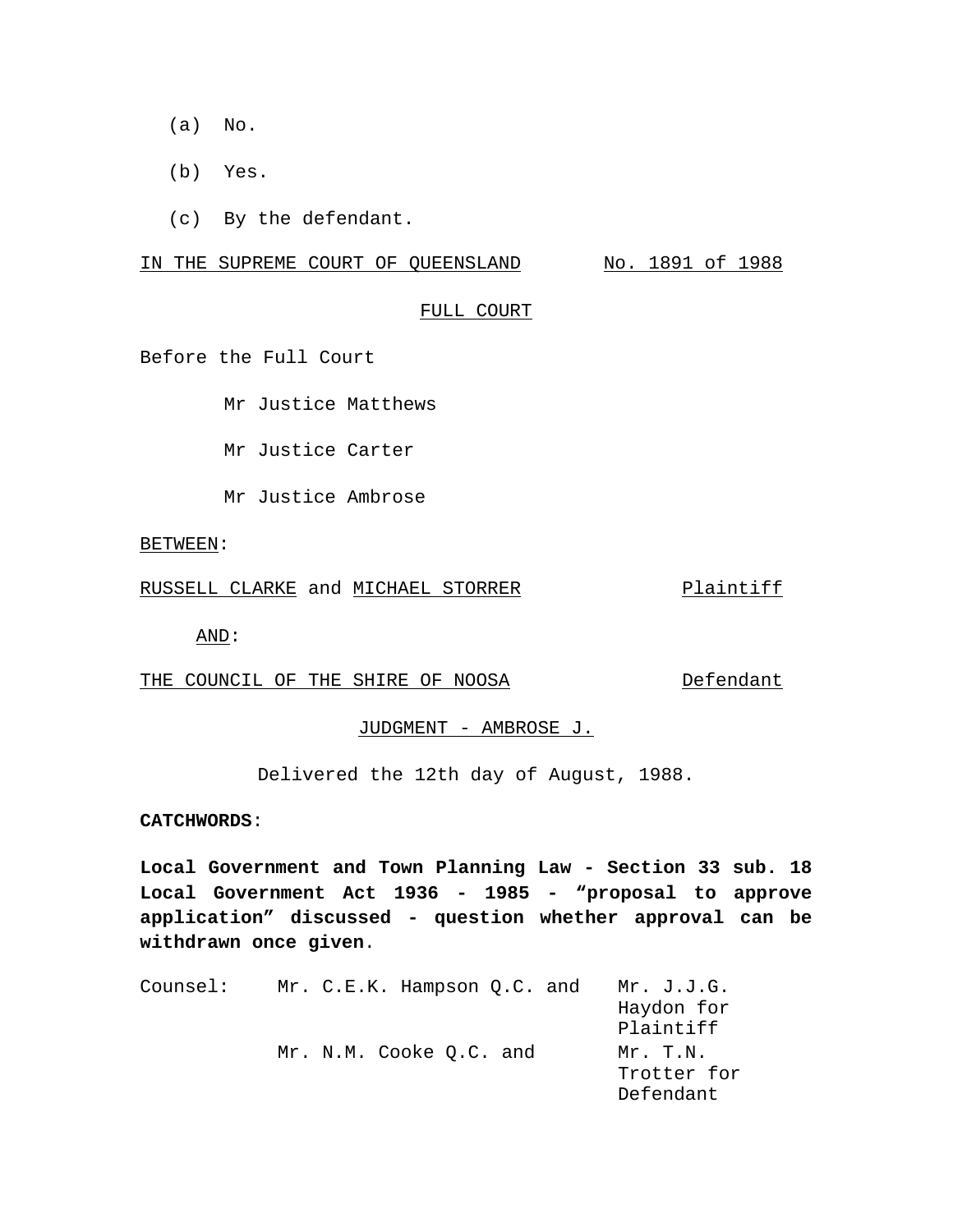Solicitors: Goss Downey Canne as town agents for Cartwright Richardson & Co., Noosa Heads for Plaintiff Nicol Robinson & Kidd as town agents for W.R. Sykes, Tewantin for Defendant Hearing dates: 1st August, 1988 IN THE SUPREME COURT OF QUEENSLAND No. 1891 of 1988

### FULL COURT

#### BETWEEN:

# RUSSELL CLARKE and MICHAEL STORRER Plaintiff

AND:

# THE COUNCIL OF THE SHIRE OF NOOSA Defendant

#### JUDGMENT - AMBROSE J.

Delivered the 12th day of August, 1988.

The plaintiffs have stated a special case in which they seek an answer to the following questions -

- (1) can the defendant lawfully rescind resolutions carried at its ordinary meeting on 1st March, 1988 proposing to approve applications by the plaintiffs for a rezoning of land within the defendant's shire; and
- (2) can the defendant be compelled by law to approve those rezoning applications made on 16th October, 1987.

The relevant facts stated are as follows:-

(a) by separate applications each dated 16th October, 1987 the plaintiffs made application to the defendant for the rezoning of parcels of land which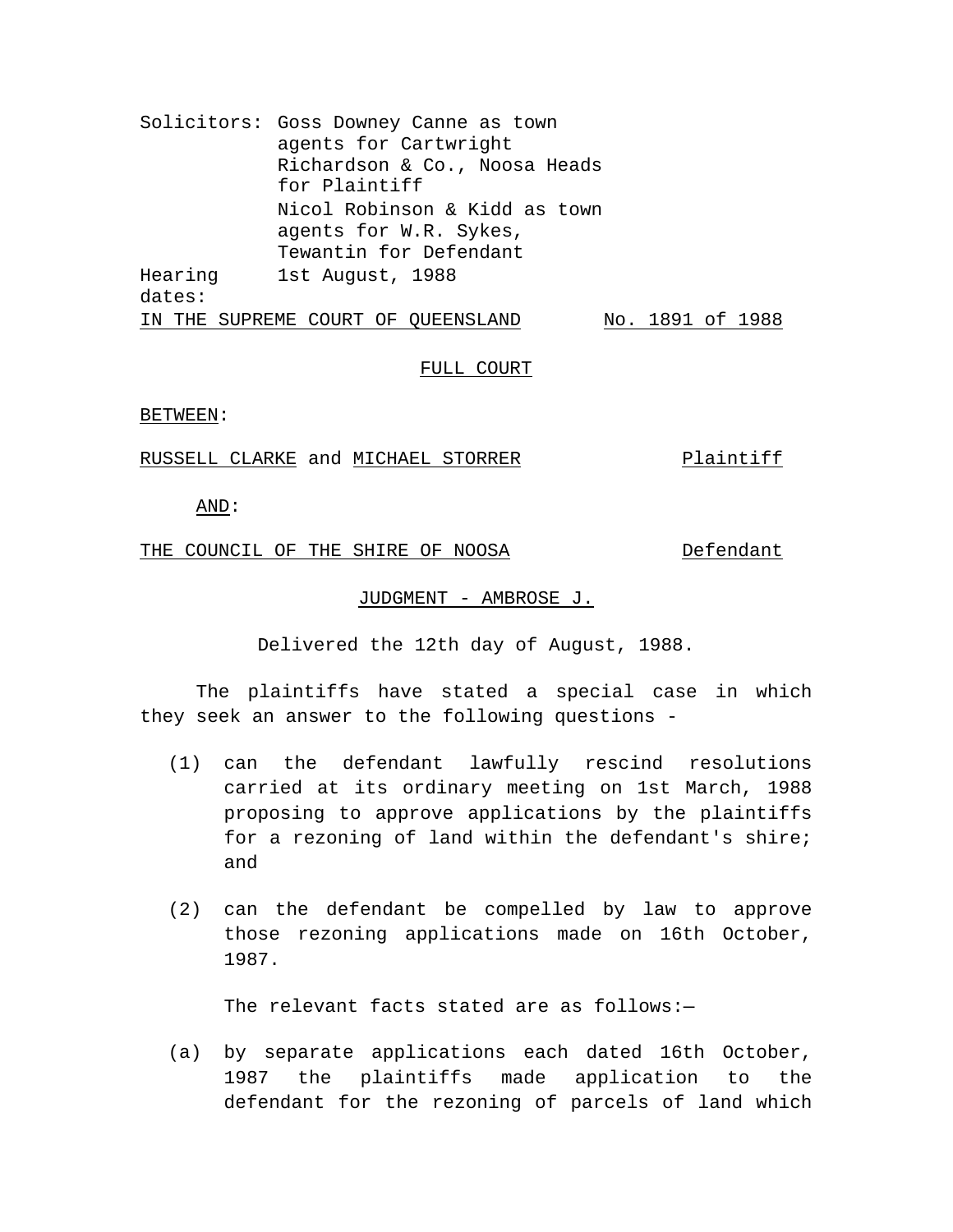each owned in the defendant's shire from the nonurban zone to the residential low density zone under the Town Planning Scheme that operated within that shire;

- (b) the plaintiffs duly advertised the applications pursuant to s. 33(18) of the Local Government Act and the defendant received objections to each of the applications made by the plaintiffs;
- (c) at its ordinary meeting on 1st March, 1988 the defendant resolved that it proposed to approve each of the applications made by the plaintiffs for the rezoning of their land subject to conditions contained in the Shire Planners Report dated 1st March, 1988;
- (d) the defendant notified each of the objectors to the plaintiffs' applications that it proposed to approve those applications pursuant to the provisions of s. 33(18)(j)(i) of the Local Government Act by letters dated 2nd March, 1988;
- (e) by letters dated 2nd March, 1988 (with enclosures) the defendant notified each of the plaintiffs to the following effect:—

"I wish to advise that Council at its meeting held on 1st March, 1988 resolved to propose to approve the application subject to the following conditions  $--"$ 

(a number of conditions were then enumerated).

The defendant then stated various reasons to support its decision upon the applications and also provided each of the applicants with a list of names and addresses of objectors to the application and copies of the relevant parts of the Local Government Act outlining appeal rights with respect to the defendant's decision. At the end of the letter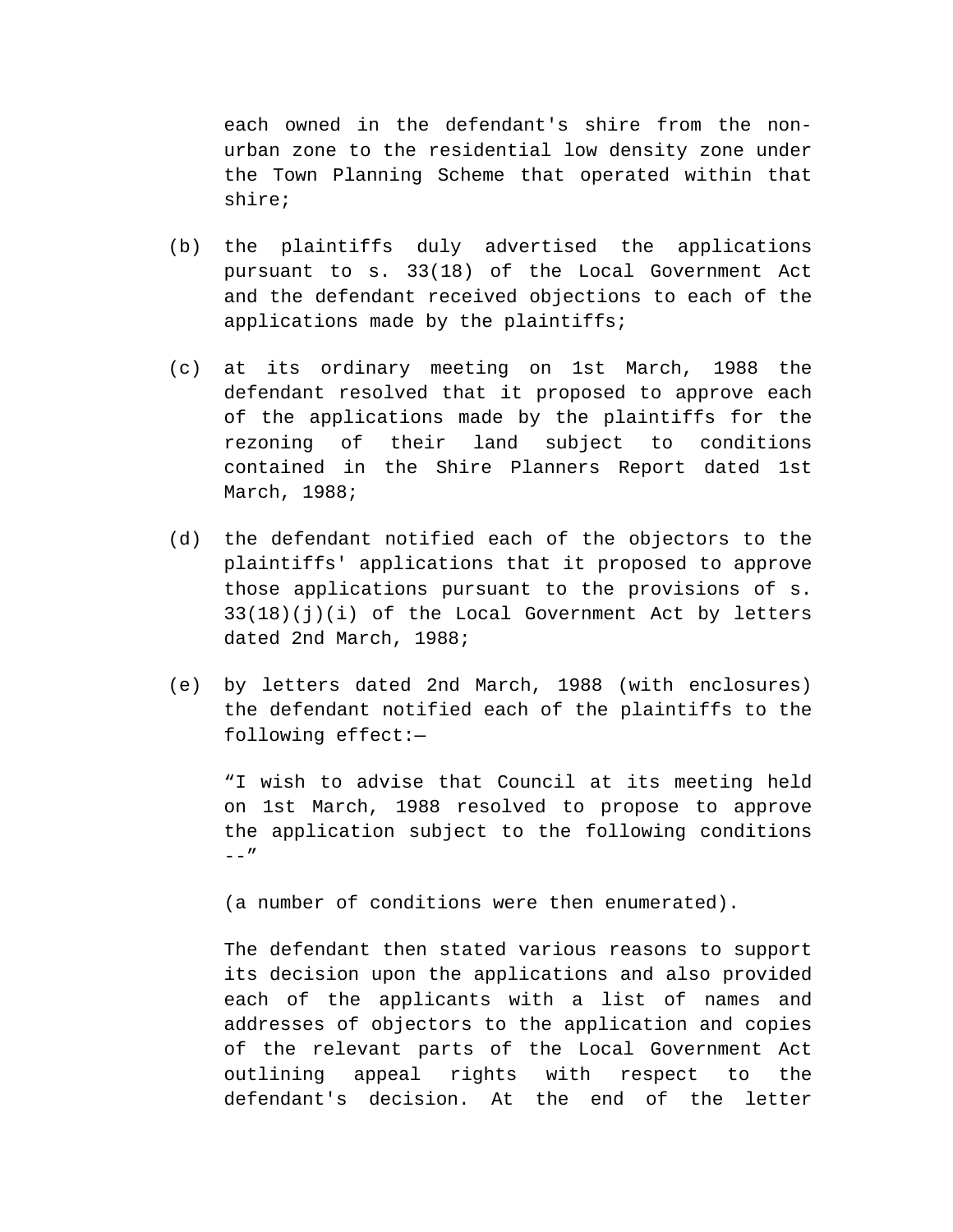advising of the defendant's proposal was the following paragraph:—

"You will be further advised following the expiry of the thirty (30) day appeal period mentioned in s. 33(18)(i) of the Local Government Act."

- (f) No objector to the plaintiffs' applications filed any notice of appeal in the Local Government Court and the time for lodging any such appeal by any objector expired in or about 1st April, 1988.
- (g) At an ordinary meeting of the defendant held on 26th April, 1988 a motion to rescind the previous resolution of the defendant passed on 1st March, 1988 proposing to approve the rezoning applications was defeated and a motion was passed that the defendant direct the Shire solicitor to arrange legal and town planning advice on the defendant's prospects of successfully defending a decision to refuse the plaintiff' s applications.

At its ordinary meeting on 19th May, 1988 consideration was given to advice received and on that day seven members of the defendant gave notice of their intention to move a resolution for the rescission of the resolution carried by the defendant on 1st March, 1988 and notice was given of a further proposed motion that the rezoning application made by each plaintiff be refused on various grounds specified.

(h) On 9th June, 1988 the plaintiffs upon learning of the proposal to put such a motion instituted proceedings in this court in which the procedure of arguing the matters in issue upon a special case was adopted as a convenient method of determining the real issue between the parties.

The answer to the questions posed depends upon consideration of various statutory provisions scattered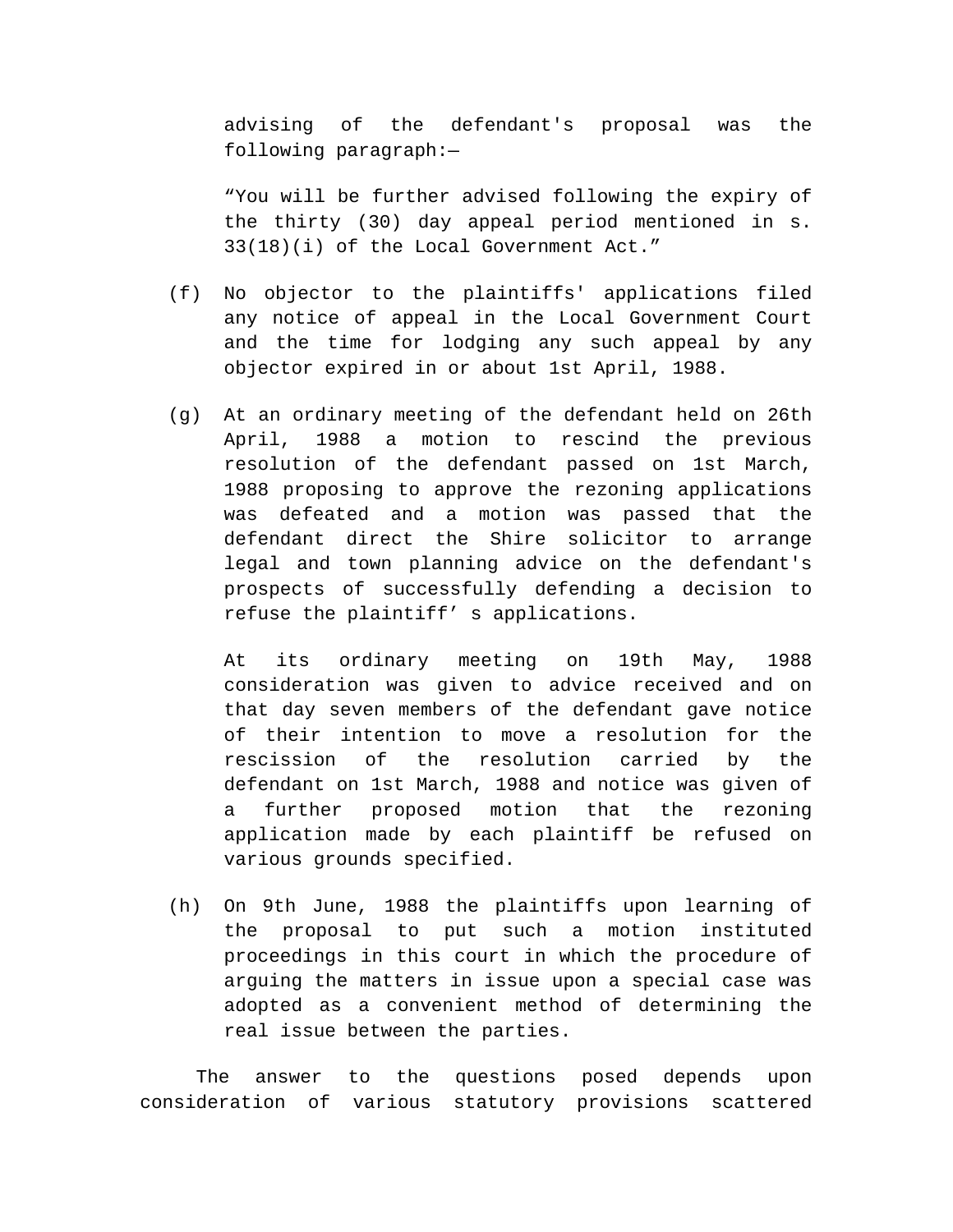through s. 33 of the Local Government Act. Because it is so difficult to collect those parts of s. 33 which are relevant to the determination of the questions in issue I propose not merely to refer to them by reference to the number of the sub-sections and paragraphs and subparagraphs by which they may be found only with the greatest of difficulty by perusing the pamphlet copy of the Act but indeed to set out herein the substance of those statutory provisions.

Section 33(6A)(a) provides:—

(a)" Application may be made to the local authority to exclude land from any zone and to include the land so excluded in another zone."

Section 33(6A)(b) makes provision with respect to the content of the application and information which must accompany it.

Section 33(6A)(c) provides:—

"(c) Every application made pursuant to this sub-section shall if it complies with this sub-section be referred by the clerk to the Local Authority and the Local Authority shall decide the application."

Section  $33(6A)(d)$  then provides:-

- "(d) Upon an application being referred to the Local Authority pursuant to para. (c) the Local Authority may -
- (i) approve it;
- (ii) refuse to approve it; or
- (iii) approve it subject to reasonable and relevant conditions."

Section  $33(6A)(e)$  then provides:-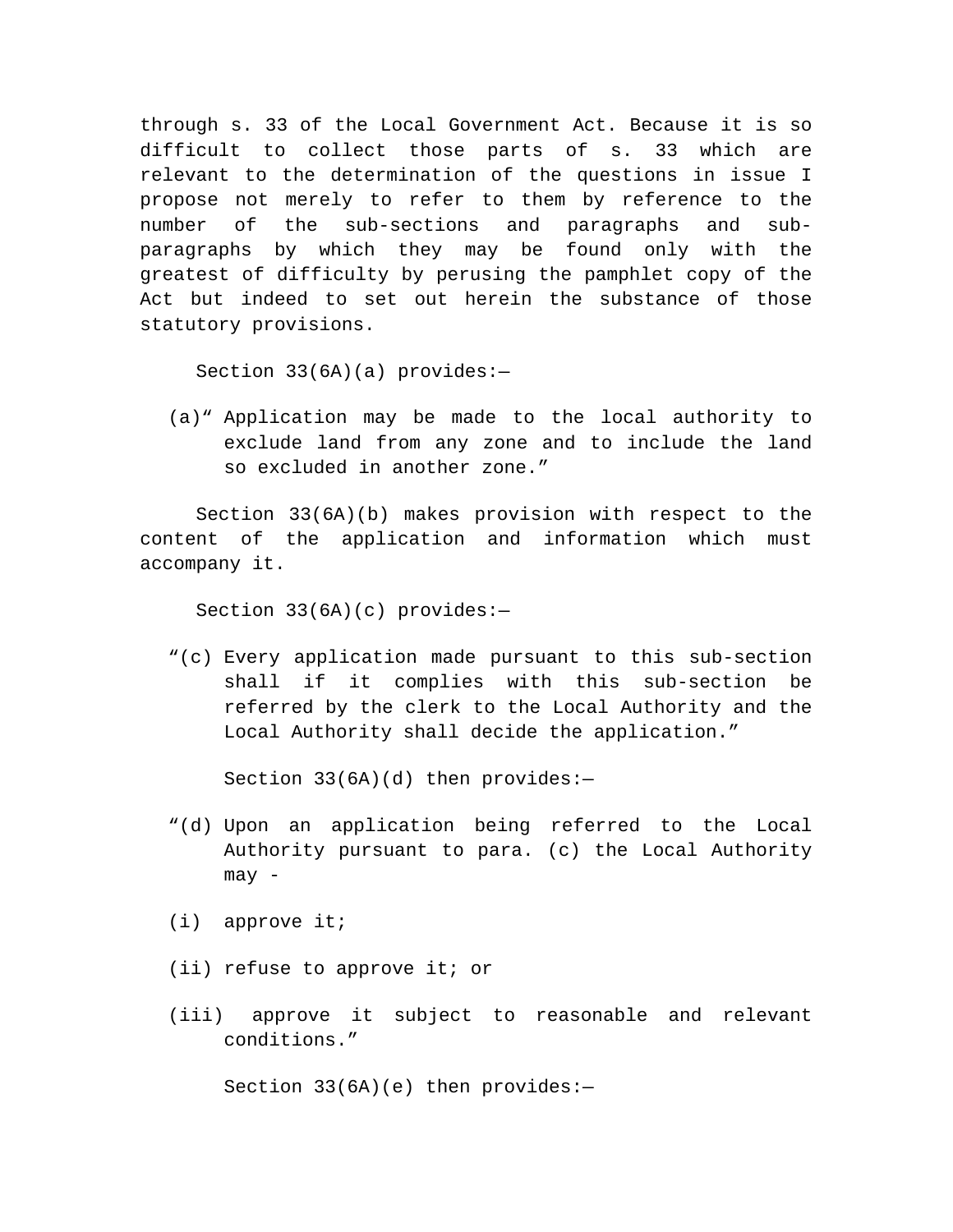"(e) In respect of an application made pursuant to this section the Local Authority shall, amongst other things, take into consideration -

(a variety of matters including the creation of traffic problems or detrimental effect on the amenity of the neighbourhood or the need for increased facilities if development of the land proposed subsequent to the rezoning is to take place and other specified matters which are not relevant for the purpose of answering the relevant questions.)"

Section 33(18) provides inter alia:—

- "(a) where  $-$
- (i) an application is made to the Local Authority to exclude land from a zone and to include the land so excluded in another zone — the Local Authority before deciding such application shall -
- (iv) give or cause to be given public notice of the application by posting a notice-(in certain specified positions -)
- (v) serve or cause to be serve notice of the application -

(on certain persons in the vicinity of the land)

(vi) give or cause to be given public notice of the application by advertisement in a newspaper.

Under s. 33(18)(b) requirements are specified for the size etc. of the notice and the place where it is to be posted.

Under s. 33(18)(c) requirements are specified for the content of the public notice to be inserted by advertisement in a newspaper.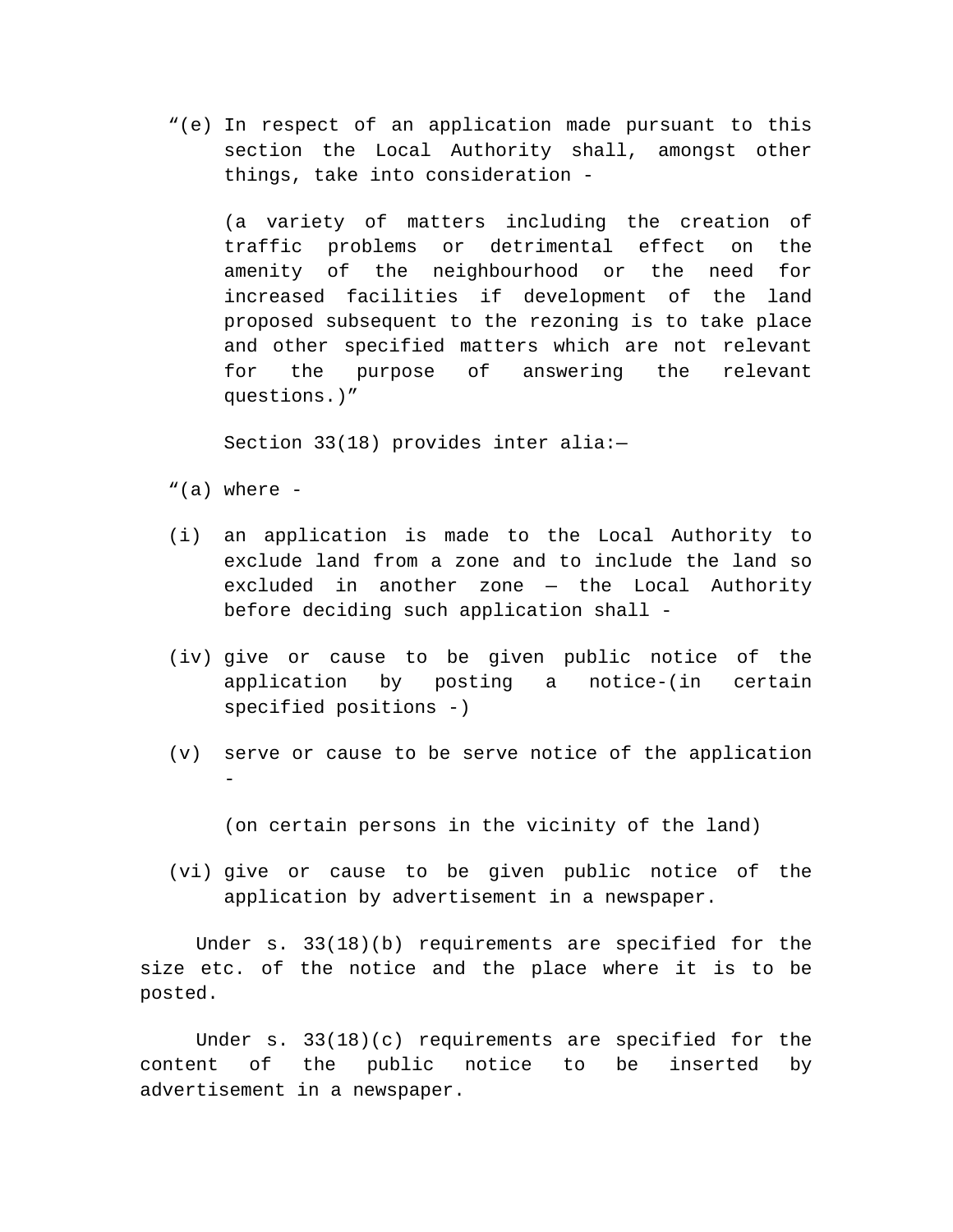The section contains provisions applying to notices to be posted on the land and notices to be given to nearby occupiers and the notice to be published by advertisement in a newspaper which brings to the attention of people interested "the last day for the receipt of objections".

Under s.  $33(18)(h)$  it is provided inter alia:-

"(i) a person may on or before the last day for the receipt of objections make and lodge an objection to an application where the making thereof has been notified under this sub-section;

s. 33(18)(h)

(ii) then specifies the details which must be contained in the objections made and lodged pursuant to subpara. (i). Under sub-para (ii) the objection must be lodged with the clerk of the shire.

Under s. 33(18)(i) it is provided:-

"(i) For the purpose of deciding an application to which para. (a) applies the Local Authority shall forthwith consider every objection thereto made and lodged in accordance with para. (h)."

Section 33(18)(j) provides:—

"(j)(i) Subject to sub-para. (ii) where the Local Authority proposes to grant an application to which para. (a) applies the clerk shall give notice accordingly to every person who has made and lodged as prescribed by para. (h) an objection to the granting of the application."

There is nothing relevant in the content of s.  $33(18)(j)(ii)$  to the questions to be answered on this case.

Section 33(18)(k) provides:—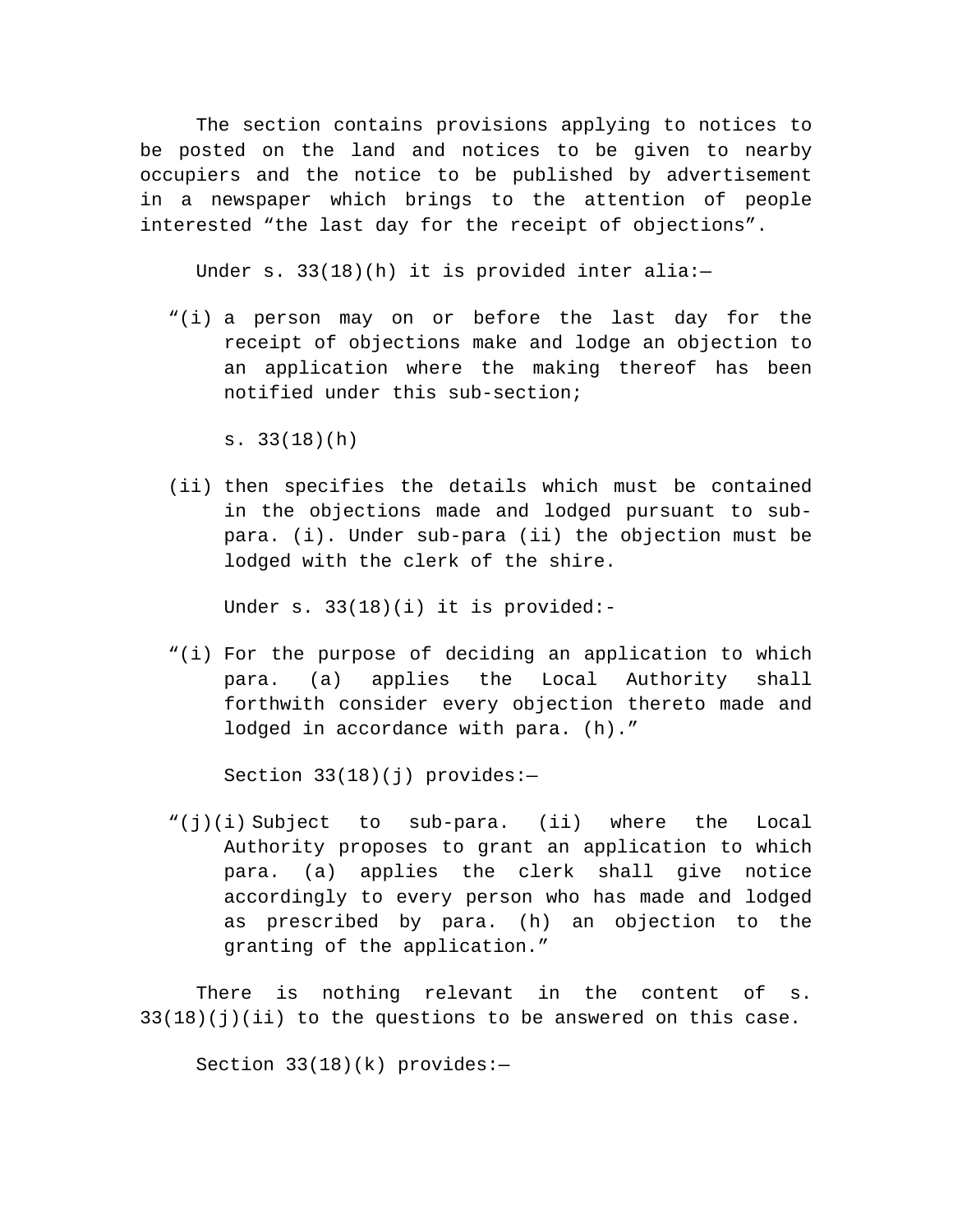"(k) Subject to this act a person who has duly objected to the granting of an application where a notice has been given pursuant to this sub-section may appeal to the court against the proposal of the Local Authority to grant the application --"

Section 33(18)(1) provides:—

"(l) An appeal under this sub-section shall be instituted within 30 days after the giving pursuant to paragraph (j) of the notification to the person who institutes the appeal but not later."

Pursuant to  $s. 33(18)(m)$  an applicant for rezoning has the right to elect to become a respondent to an objector's appeal.

Under s. 33(18)(n) it is provided:-

- "(n) Where a person has duly objected, the application shall not be decided -
- (i) until the time for institution of an appeal has expired; or
- (ii) if an appeal is duly instituted until the appeal is determined."

Section 33(18)(o) provides:—

"(o) In the case of an appeal in making its decision the Local Authority shall be bound by the determination of the appeal."

Section 33(18)(p) provides:—

"(p) The Local Authority shall make its decision and the clerk shall notify the applicant thereof within seven days after the time for institution of an appeal has expired or if the appeal has been duly instituted after the determination thereof. The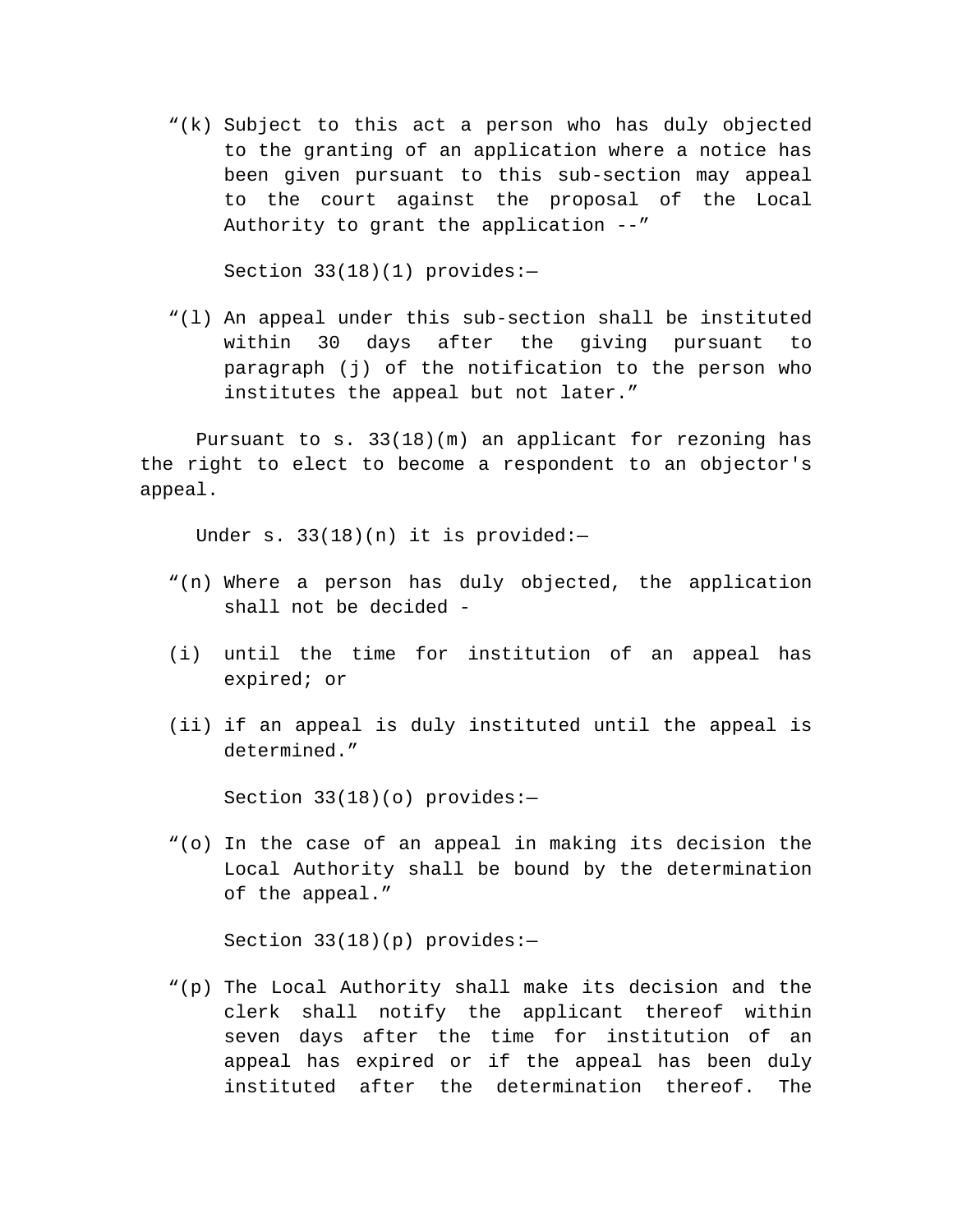notification shall state the grounds of the decision."

Upon my examination of s. 33 of the Act and having regard to the submissions made before us the provisions which I have set out appear to be the only parts of s. 33 relevant for consideration. I make this observation because that section containing numerous sub-sections and paragraphs and sub-paragraphs stretches through more than 70 pages of the pamphlet copy of the Local Government Act.

The power of the defendant to revoke or alter resolutions generally is to be found in s. 14(7) of the Local Government Act which provides:—

"A resolution of the Local Authority shall not be revoked or altered unless notice of the intention to propose such revocation or alteration is given to each of the members seven days at the least before holding the meeting at which the revocation or alteration is to be proposed.

If the number of members present at that meeting is not greater than the number present when the resolution was adopted the resolution shall not be revoked or altered unless the revocation or alteration is determined by an absolute majority of all the members."

On behalf of the plaintiffs it was contended that once the defendant had resolved that it proposed to approve the plaintiffs' application subject to specified conditions it had irrevocably committed itself to approving that application - subject only to being relieved of that obligation should any objector appeal successfully to the Local Government Court. It was contended that once the defendant commenced to act or do anything pursuant to its resolved proposal to grant the application it so fettered its discretion that it might not afterwards change its mind. Alternatively it was contended that the defendant would not be acting in good faith should it attempt to rescind the resolution that it had passed proposing to grant the application. Put another way it was contended on behalf of the plaintiffs that the proposal to grant the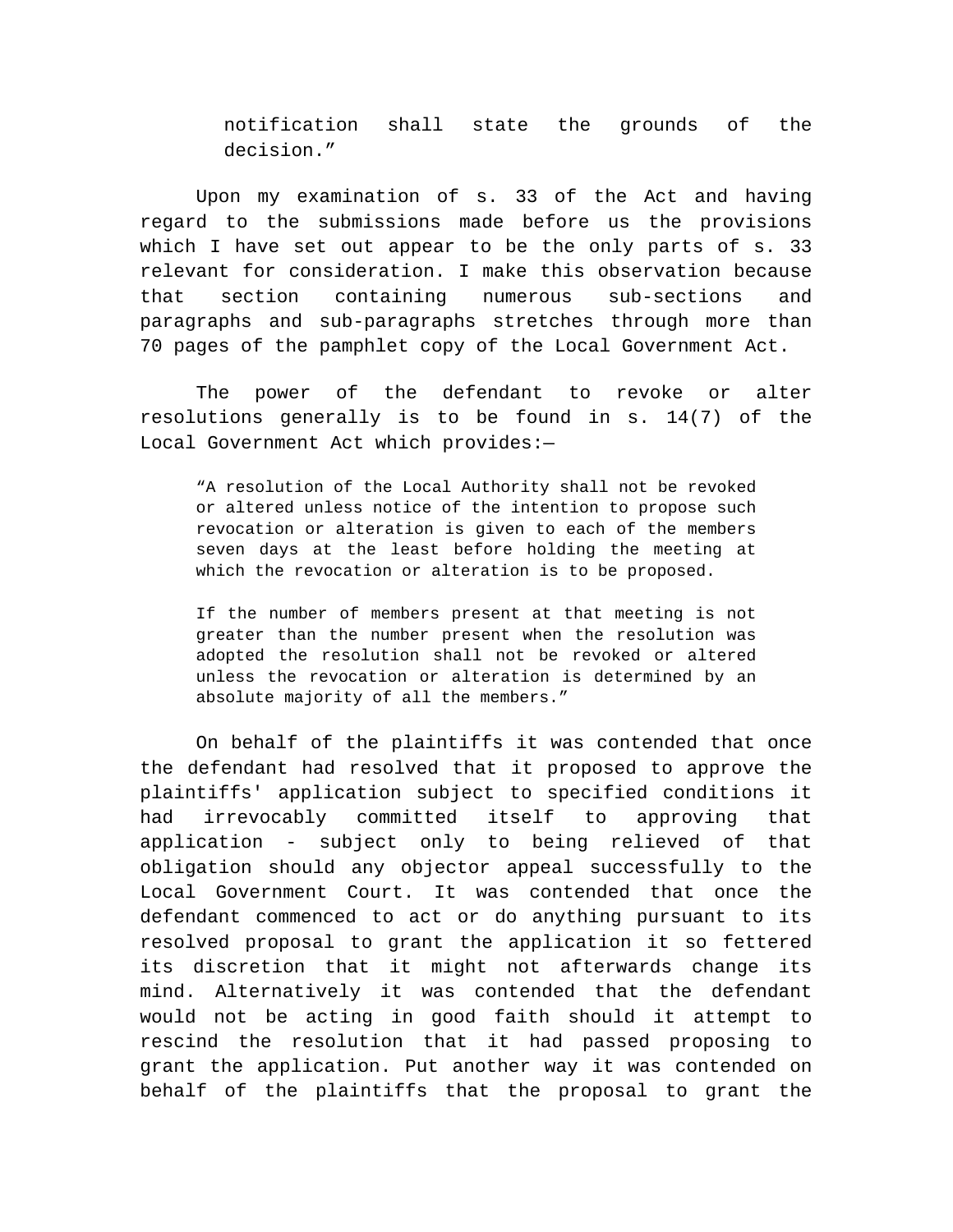application ought be viewed as a provisional approval which might be overturned only by a successful objector appeal launched pursuant to s.  $33(18)(k)$ . It followed so it was said that should no objector appeal against the defendant's proposal to grant the application then the proposal to grant the application which was notified to the applicant was then "by the effluxion of time confirmed as the approval pursuant to the statute." It was pointed out that a period of only seven days from the date of determination of an objector appeal or from the date of the expiration of time limited for such appeal was specified by s. 33(18)(p) of the Local Government Act within which the "formal" resolution or decision of the Council must be made and indeed notified to the plaintiffs.

It was contended in the alternative that the defendant could not be acting in good faith should it attempt "to change its mind midway through the statutory procedures".

Although it was contended that once the defendant had embarked upon a procedure appropriate only when it proposed to approve an application for rezoning and it could not "midway through that procedure reverse its decision", it was not submitted that there was any estoppel operating against the defendant. It is unnecessary therefore to review the authorities relating to whether a Local Authority could be estopped in circumstances of the sort raised upon this special case. Suffice it to say that reference was made to a number of authorities where courts both in Queensland and in other jurisdictions have considered whether a Local Authority having granted approval to a town planning application and having so notified the applicant, has power later to rescind that approval, I refer only to ex parte Wright re: Concorde Municipal Council (1925) 7 L.G.R. (N.S.W.) 79, ex parte Forssberg in re: Council of Shire of Warringa (1927) 27 S.R.N.S.W. 200 and to Kern Brothers Ltd. v. Thuringowie Shire Council (1968) Qd.R. 526.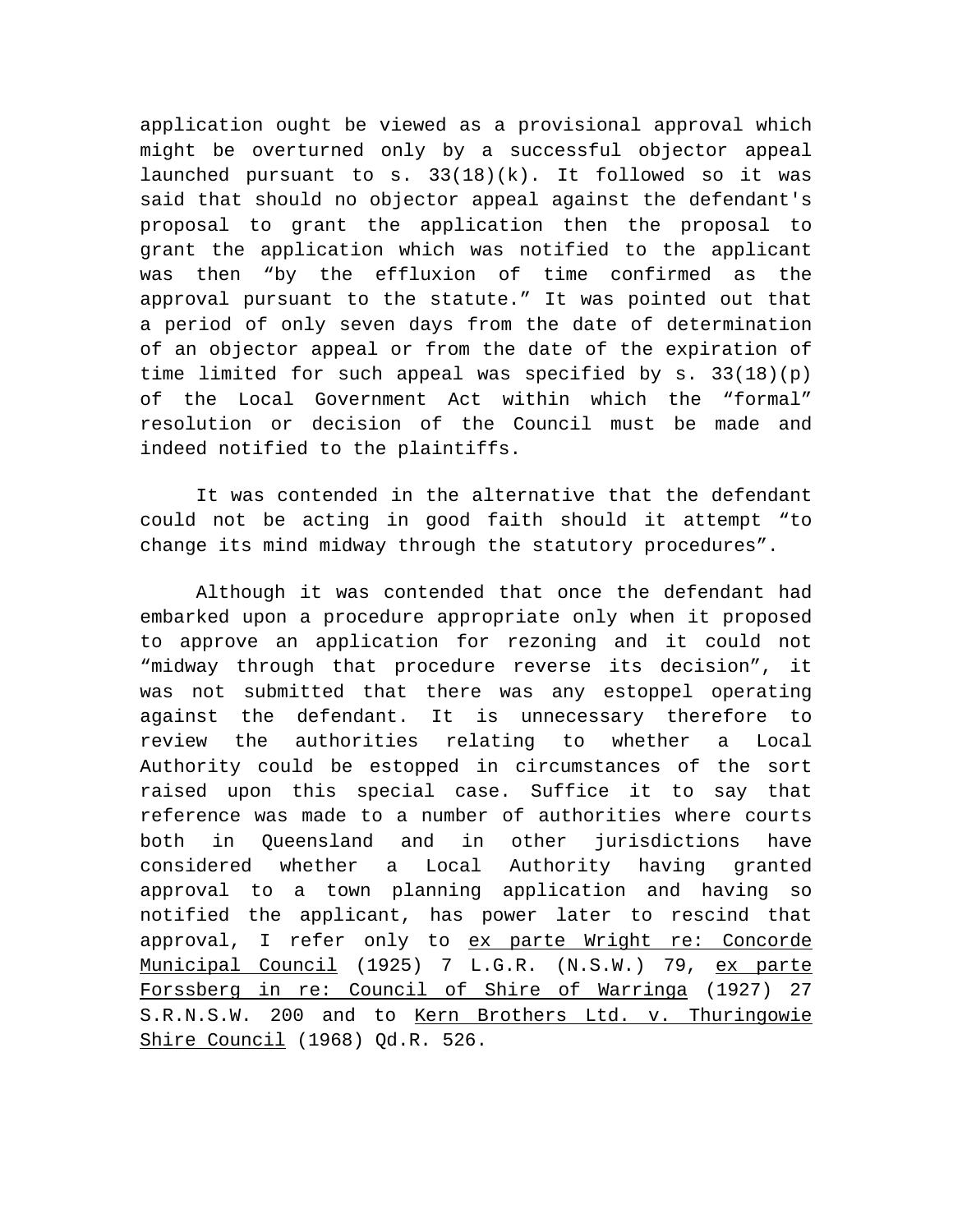All those cases considered an approval to a town planning application actually given by a Local Authority and communicated to, the applicant. Stated briefly those cases are authority for the proposition that if a Local Authority lawfully gives approval to a town planning application and notifies that approval to the applicant it may not subsequently rescind that approval merely because it overlooked some relevant consideration at the time it resolved to grant the application.

For such authorities to support the plaintiff in the present case a resolution by the defendant that it "proposed to approve the application" such as the one the defendant passed on 1st March, 1988, of which it notified the plaintiffs, would have to be treated in the same way as a resolution that it did approve the application of which the plaintiffs were notified.

It is clear then that this argument of the plaintiffs' is really quite similar in substance to what seems to me to be their other principal argument that the resolution to propose to grant the application was in essence a conditional approval - conditional upon there being no successful objector appeal against the defendant's proposal. The essence of the second approach is that as between the plaintiffs and the defendant the defendant was bound to arrive at a decision in accordance with that which it proposed by its resolution of 1st March, 1988 subject only to or conditional only upon no objector succeeding upon appeal to the Local Government Court against that proposal.

For the defendant it is contended that a resolution proposing to approve - even if one construes such a proposal as being conditional upon there being no successful objector appeal - cannot according to the plain and ordinary meaning of the English language mean the same thing as a decision to approve. It is contended on behalf of the defendant that the authorities to which I have referred relating to the inability of Local Authorities to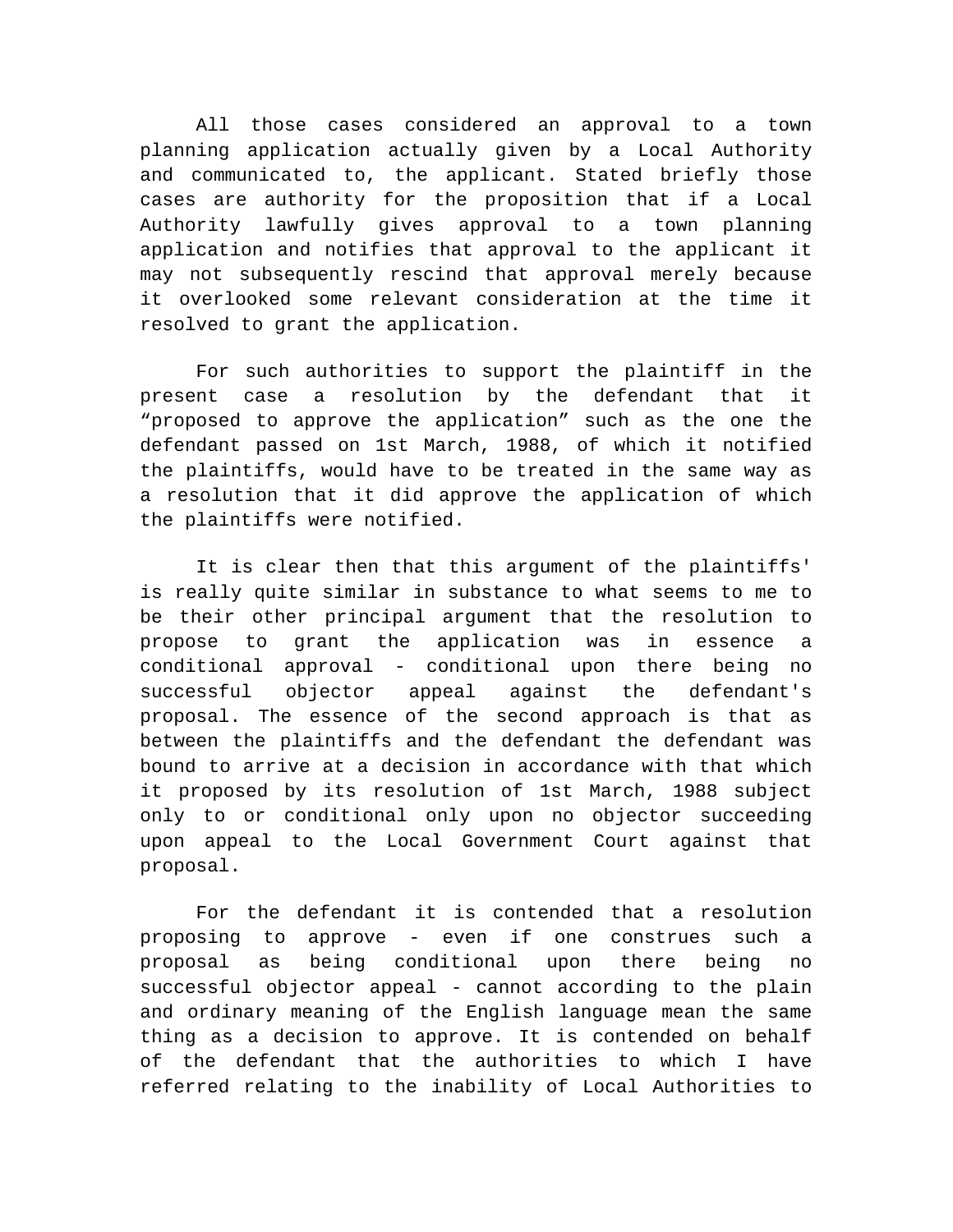rescind a town planning approval notified to an applicant cannot be extended so as to prevent a Local Authority from changing its mind prior to making the formal decision required of it by s. 33(6A)(d) and thus departing from what it had previously proposed to do.

To my mind there are four legislative provisions which must be considered in determining the questions posed. Those are ss.  $33(6A)(d)$ ,  $33(6A)(e)$ ,  $33(18)(o)$  and  $(33)(18)(p)$ .

On behalf of the defendant reference was made to some observations of Stephen J. in Scurr & Ors. v. Brisbane City Council (1973) 133 C.L.R. 242. His Honour was there considering legislative provisions similar in some respects to those in question here, contained in s. 22 of the City of Brisbane Town Planning Act 1964-1971. At p. 256 he observed:—

"Because of the terms of subs. (4) the Council once objections are received cannot, pending the expiration of time for institution of an objector's appeal proceed any further than the proposal stage."

The defendant relies upon this observation in the present case.

In my view it could not be contended that the defendant notified the plaintiffs that it was giving approval to their applications. What it did notify them was that it proposed to give approval to their applications subject impliedly to its proposal not being set at naught by a successful objector's appeal.

I can find nothing in any of the authorities to which I have been referred to support the proposition that the defendant was at law prevented from changing its mind before the time was reached for it to make a decision of the sort envisaged by  $s. 33(6A)(d)$  of the Local Government Act. In my view when making that decision the Local Authority was required under s. 33(6A)(e) "amongst other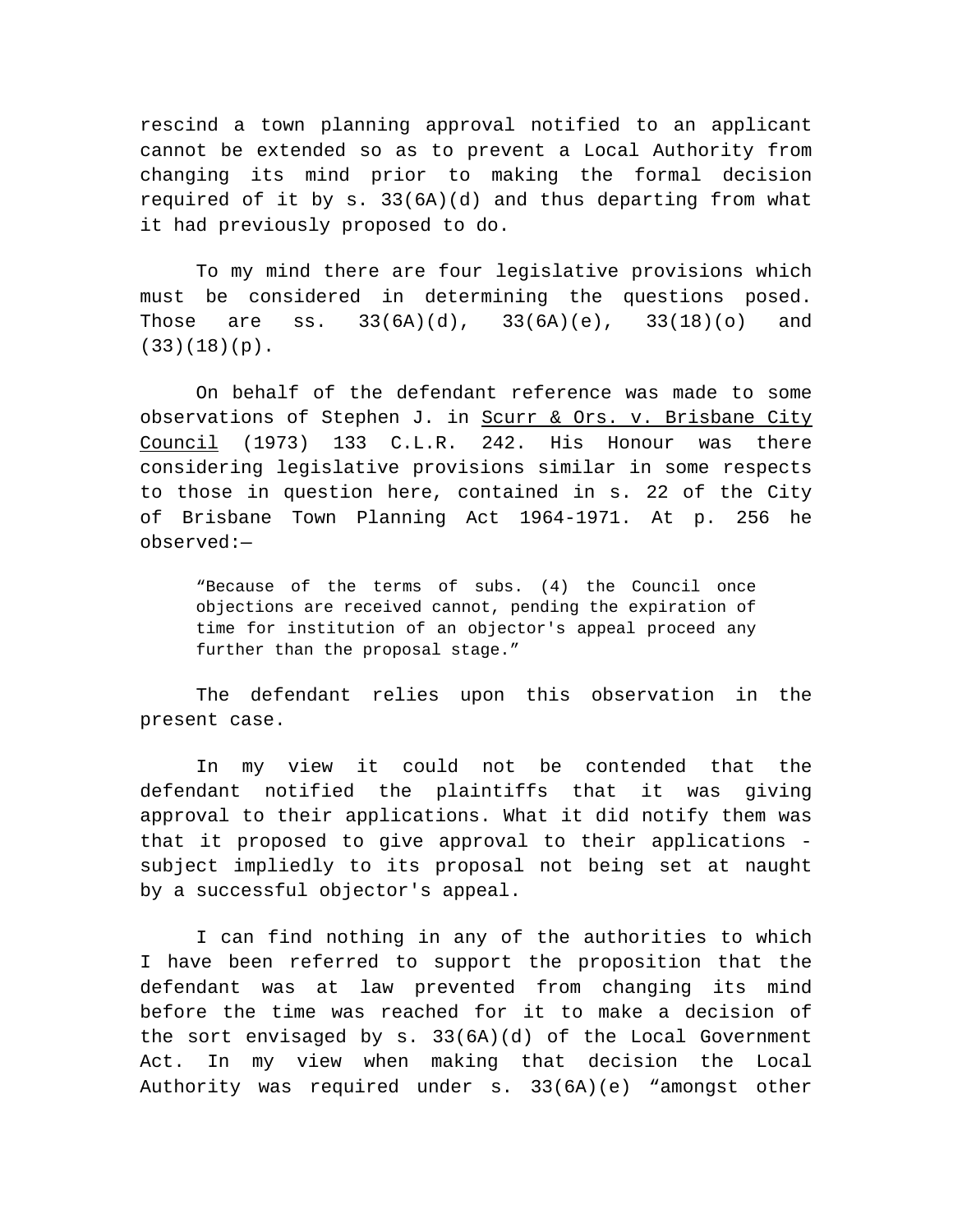things" to take into account the fact that it had notified the plaintiffs on 1st March, 1988 that it proposed to approve their application for rezoning. However it was not until the time for the institution of an objector's appeal had expired that the defendant was permitted pursuant to the combined effect of the provisions of  $s. 33(18)(n)$  and s. 33(6A)(d) to make a decision either approving or refusing to approve or approving the plaintiffs' application subject to reasonable and relevant conditions.

To my mind it is not arguable that the defendant in any way fettered its discretion when the time came to make a decision of the sort contemplated by s. 33(6A)(d) by reason only of its having decided to approve the plaintiff's application upon an initial consideration of the objections received upon advertisement of it.

In Zleta No. 59 Pty. Ltd. v. Gold Coast City Council (1987) 2 Qd.R. 116 it was held that under s. 33(18) of the Local Government Act the Local Government Court has no power to impose conditions when determining an objector appeal in respect, of the rezoning of land to which that act applies. On my reading of the judgments in that case the practice in the Local Government Court of intimating to a Local Authority upon such an appeal that it would be right for it to impose additional conditions which in the view of the Local Government Court ought be imposed if the application for rezoning were to be made to the Minister was at least tacitly approved. Observations made in that case assume that the Local Authority subsequent to an objector appeal when making its decision has power to impose conditions upon the approval which it had not determined to impose at the time it proposed to grant the approval. In this respect I refer to the judgment of Connolly J. p. 119 lines 10-22, McPherson J. at p. 125 lines 30-35 and Derrington J. at p. 129-130.

It is clear from those observations in my view that the "recommendation" made by the Local Government Court in such a case for the imposition of conditions was not part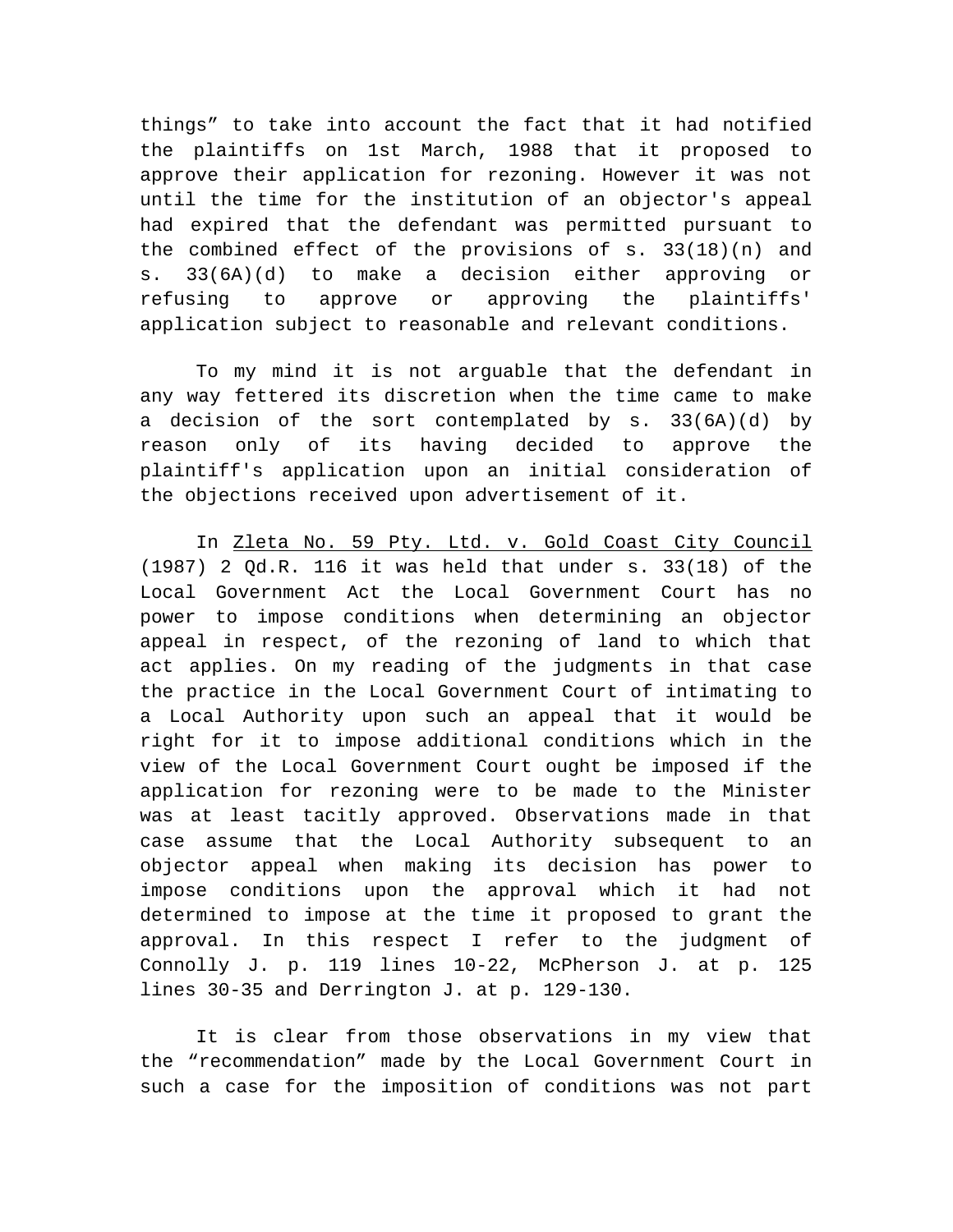of its "decision" and it seems clear that after the determination of an objector appeal, pursuant to the powers given to it under s. 33(6A)(d), constrained no doubt as those powers are by provisions of  $s. 33(18)(o)$ , the Local Authority although not formally "bound" by the recommendation made by the Local Government Court as to the imposition of additional conditions is empowered to impose such conditions. It is not hard to envisage additional conditions the cost of complying with which might make the grant of approval of rezoning far less valuable to an applicant than would be the grant of an approval without the imposition of those additional conditions.

Having regard to what was said in Zeita No. 59 Pty. Ltd. the inescapable conclusion is that the only decision which the Local Authority can make pursuant to s. 33(6A)(c) is one which is authorised by s. 33(6A)(d) and that decision cannot be made prior to the expiration of the time within which an objector appeal may be instituted. If one is instituted the decision cannot be made until the determination of that appeal pursuant to s. 33(18)(n). I have come to the conclusion that the defendant is entitled to change its mind before it makes a decision pursuant to ss. 33(6A)(c) and (d) and is entitled when exercising the power given and indeed meeting the obligation imposed upon it by those sub-sections to refuse the plaintiffs' application.

Of course if it does refuse that application the plaintiffs will have a right of appeal under the provisions of the Act to the Local Government Court and no doubt should they exercise that right of appeal the relevant planning considerations will be adequately ventilated and the Local Government Court will be able to give the weight which ought appropriately be given to the defendant's proposal to approve the application resolved on 1st March, 1988 (or at least the grounds if any upon which that proposal was based) when viewed in the context of the whole of the relevant planning considerations.